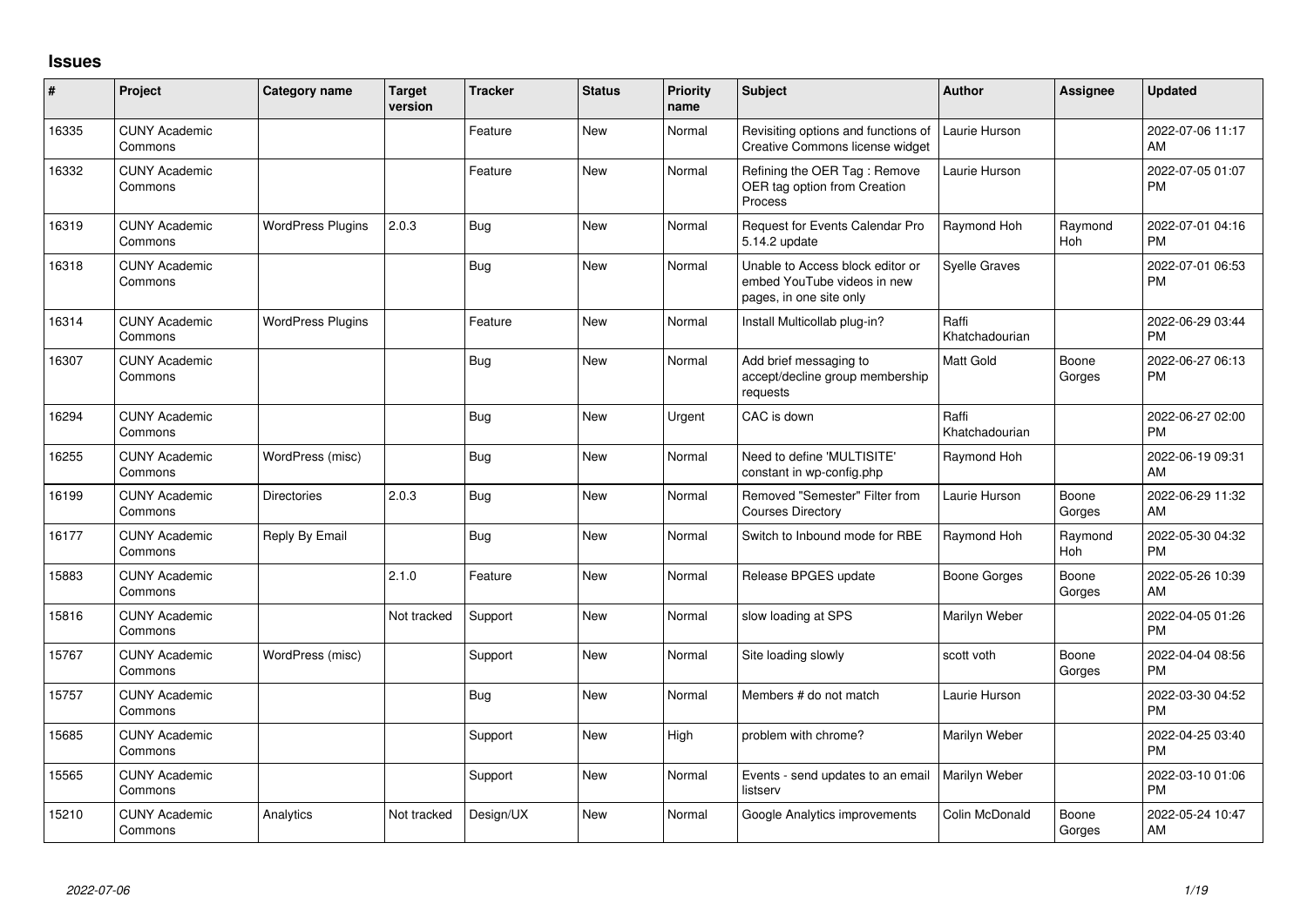| #     | Project                         | <b>Category name</b>           | <b>Target</b><br>version | <b>Tracker</b> | <b>Status</b> | <b>Priority</b><br>name | <b>Subject</b>                                                                             | Author                  | Assignee        | <b>Updated</b>                |
|-------|---------------------------------|--------------------------------|--------------------------|----------------|---------------|-------------------------|--------------------------------------------------------------------------------------------|-------------------------|-----------------|-------------------------------|
| 15194 | <b>CUNY Academic</b><br>Commons | Internal Tools and<br>Workflow | 2.1.0                    | Feature        | <b>New</b>    | Normal                  | PHPCS sniff for un-restored<br>switch_to_blog() calls                                      | Boone Gorges            | Jeremy Felt     | 2022-05-26 10:45<br>AM        |
| 15045 | <b>CUNY Academic</b><br>Commons |                                |                          | Support        | New           | Normal                  | no result for KCeL in the search<br>box on the commons                                     | Marilyn Weber           |                 | 2021-12-10 11:29<br>AM        |
| 14987 | <b>CUNY Academic</b><br>Commons | <b>WordPress Plugins</b>       | Future<br>release        | Bug            | New           | Normal                  | Elementor update causes<br>database freeze-up                                              | Boone Gorges            | Boone<br>Gorges | 2021-11-29 12:02<br><b>PM</b> |
| 14940 | <b>CUNY Academic</b><br>Commons |                                |                          | <b>Bug</b>     | <b>New</b>    | Normal                  | Discrepancy between Commons<br>profile "sites" and actual # of sites                       | Laurie Hurson           |                 | 2021-11-08 11:09<br>AM        |
| 14936 | <b>CUNY Academic</b><br>Commons |                                |                          | <b>Bug</b>     | New           | Normal                  | Commons websites blocked by<br>SPS campus network                                          | Laurie Hurson           |                 | 2021-11-03 03:57<br><b>PM</b> |
| 14911 | <b>CUNY Academic</b><br>Commons | <b>WordPress Themes</b>        | Not tracked              | Support        | New           | Normal                  | Twentytwentyone theme                                                                      | Marilyn Weber           |                 | 2021-10-28 10:37<br>AM        |
| 14908 | <b>CUNY Academic</b><br>Commons | Performance                    |                          | <b>Bug</b>     | <b>New</b>    | Normal                  | Stale object cache on cdev                                                                 | Raymond Hoh             | Boone<br>Gorges | 2021-12-07 09:45<br>AM        |
| 14792 | <b>CUNY Academic</b><br>Commons |                                |                          | Bug            | <b>New</b>    | Normal                  | Inconsistent email notifications<br>from gravity forms                                     | Raffi<br>Khatchadourian |                 | 2021-10-04 01:50<br><b>PM</b> |
| 14787 | <b>CUNY Academic</b><br>Commons | Plugin Packages                | Future<br>release        | Feature        | <b>New</b>    | Normal                  | Creating a "Design" plugin<br>package                                                      | Laurie Hurson           | scott voth      | 2022-04-27 04:56<br><b>PM</b> |
| 14496 | <b>CUNY Academic</b><br>Commons | Domain Mapping                 | Future<br>release        | <b>Bug</b>     | <b>New</b>    | Normal                  | Mapped domain SSO uses<br>third-party cookies                                              | Raymond Hoh             | Raymond<br>Hoh  | 2021-05-24 04:03<br><b>PM</b> |
| 14475 | <b>CUNY Academic</b><br>Commons |                                | Not tracked              | Publicity      | <b>New</b>    | Normal                  | OER Showcase Page                                                                          | Laurie Hurson           | Laurie Hurson   | 2021-09-14 10:46<br>AM        |
| 14394 | <b>CUNY Academic</b><br>Commons |                                | Not tracked              | Feature        | New           | Normal                  | Commons News Site - redesign                                                               | scott voth              | scott voth      | 2021-09-14 10:46<br>AM        |
| 14309 | <b>CUNY Academic</b><br>Commons | Group Library                  | Future<br>release        | Feature        | New           | Normal                  | Better handling of<br>bp group document file download<br>attempts when file is not present | Boone Gorges            | Boone<br>Gorges | 2021-11-19 12:28<br><b>PM</b> |
| 14184 | <b>CUNY Academic</b><br>Commons | <b>Public Portfolio</b>        | Future<br>release        | Feature        | New           | Normal                  | Centralized mechanism for storing<br>Campus affiliations                                   | <b>Boone Gorges</b>     | Boone<br>Gorges | 2022-01-04 11:35<br>AM        |
| 13949 | <b>CUNY Academic</b><br>Commons |                                | Not tracked              | <b>Bug</b>     | <b>New</b>    | Normal                  | Continued debugging of runaway<br>MySQL connections                                        | <b>Matt Gold</b>        | Boone<br>Gorges | 2021-09-14 10:42<br>AM        |
| 13891 | <b>CUNY Academic</b><br>Commons | Internal Tools and<br>Workflow | 2.1.0                    | Feature        | <b>New</b>    | Normal                  | Migrate automated linting to<br>GitHub Actions                                             | <b>Boone Gorges</b>     | Jeremy Felt     | 2022-06-29 11:13<br>AM        |
| 13835 | <b>CUNY Academic</b><br>Commons | WordPress (misc)               | Future<br>release        | Feature        | <b>New</b>    | Normal                  | Allow OneSearch widget to have<br>'CUNY' as campus                                         | <b>Boone Gorges</b>     | Boone<br>Gorges | 2021-11-19 12:39<br><b>PM</b> |
| 13650 | <b>CUNY Academic</b><br>Commons | Group Library                  | Future<br>release        | Feature        | <b>New</b>    | Normal                  | Forum Attachments in Group<br>Library                                                      | Laurie Hurson           |                 | 2021-11-19 12:30<br><b>PM</b> |
| 13466 | <b>CUNY Academic</b><br>Commons | Cavalcade                      | Future<br>release        | Feature        | <b>New</b>    | Normal                  | Automated cleanup for duplicate<br>Cavalcade tasks                                         | Boone Gorges            | Boone<br>Gorges | 2020-10-13 05:24<br><b>PM</b> |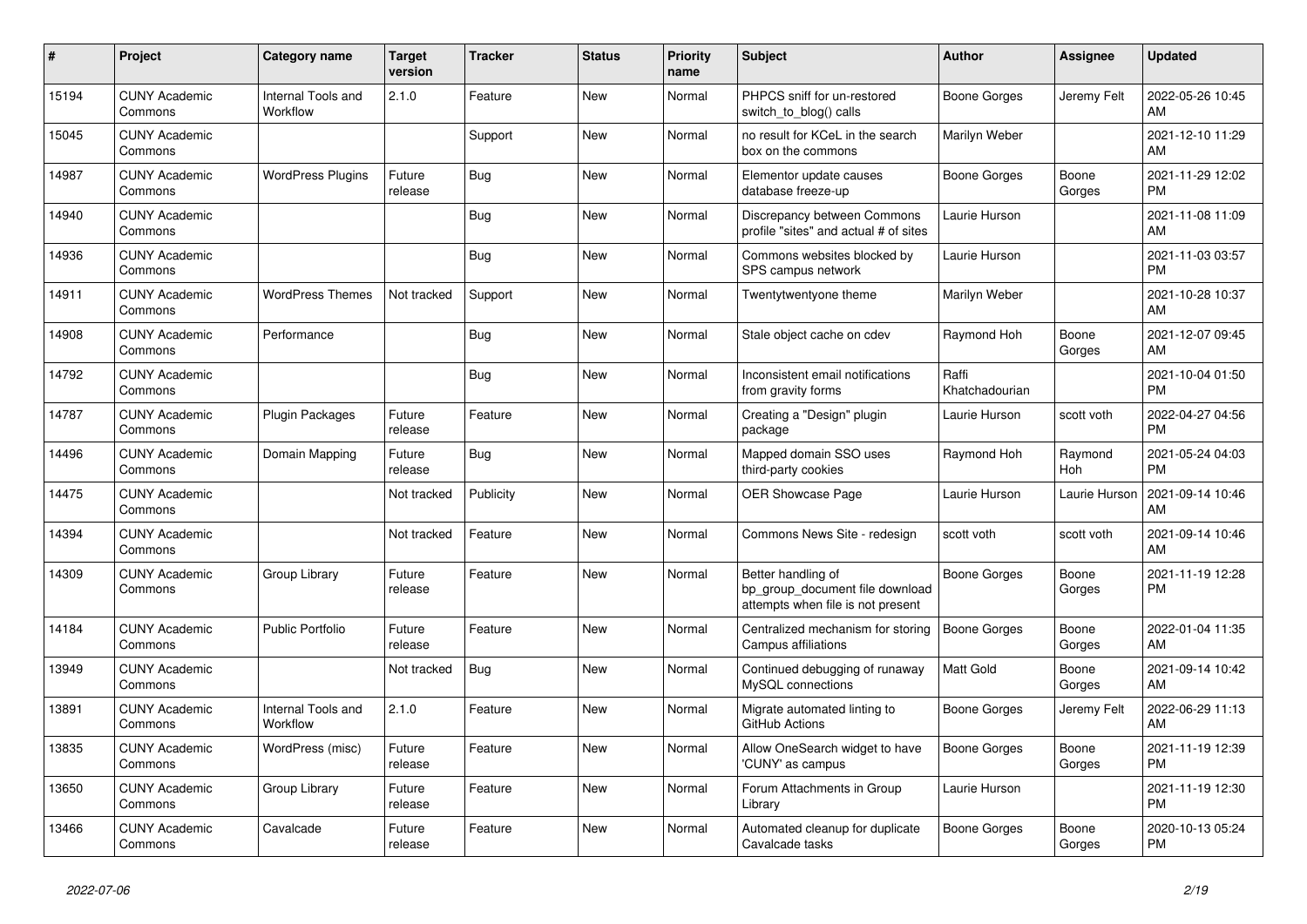| #     | <b>Project</b>                  | <b>Category name</b>       | <b>Target</b><br>version | <b>Tracker</b> | <b>Status</b> | <b>Priority</b><br>name | <b>Subject</b>                                                               | Author          | Assignee           | <b>Updated</b>                |
|-------|---------------------------------|----------------------------|--------------------------|----------------|---------------|-------------------------|------------------------------------------------------------------------------|-----------------|--------------------|-------------------------------|
| 13457 | <b>CUNY Academic</b><br>Commons | Group Forums               | 2.0.3                    | <b>Bug</b>     | <b>New</b>    | High                    | Forum post not sending<br>notifications                                      | Filipa Calado   | Raymond<br>Hoh     | 2022-06-29 11:32<br>AM        |
| 13430 | <b>CUNY Academic</b><br>Commons | Reply By Email             | Not tracked              | Bug            | New           | Normal                  | Delay in RBE                                                                 | Luke Waltzer    | Raymond<br>Hoh     | 2020-10-13 11:16<br>AM        |
| 13370 | <b>CUNY Academic</b><br>Commons | Group Library              | Future<br>release        | Feature        | <b>New</b>    | Normal                  | Library bulk deletion and folder<br>editing                                  | Colin McDonald  | Boone<br>Gorges    | 2020-10-13 10:41<br>AM        |
| 13358 | <b>CUNY Academic</b><br>Commons | Group Forums               | Future<br>release        | Feature        | New           | Normal                  | Improved UI for group forum<br>threading settings                            | Boone Gorges    | Raymond<br>Hoh     | 2021-11-19 12:27<br><b>PM</b> |
| 13331 | <b>CUNY Academic</b><br>Commons | Site cloning               | Future<br>release        | Bug            | <b>New</b>    | Normal                  | Combine Site Template and Clone<br>operations                                | Boone Gorges    | Jeremy Felt        | 2021-11-19 12:39<br><b>PM</b> |
| 13286 | <b>CUNY Academic</b><br>Commons |                            | Not tracked              | Support        | <b>New</b>    | Normal                  | problem connecting with<br>WordPress app                                     | Marilyn Weber   | Raymond<br>Hoh     | 2020-09-08 11:16<br>AM        |
| 13199 | <b>CUNY Academic</b><br>Commons | Group Forums               | Future<br>release        | Feature        | New           | Normal                  | Favoring Groups over bbPress<br>plugin                                       | Colin McDonald  | Colin<br>McDonald  | 2021-11-19 12:28<br><b>PM</b> |
| 13048 | <b>CUNY Academic</b><br>Commons | Shortcodes and<br>embeds   | Future<br>release        | Feature        | <b>New</b>    | Normal                  | Jupyter Notebooks support                                                    | Boone Gorges    |                    | 2020-07-14 11:46<br>AM        |
| 12911 | <b>CUNY Academic</b><br>Commons |                            | Not tracked              | Feature        | <b>New</b>    | Normal                  | Block access to xmlrpc.php based<br>on User-Agent                            | Boone Gorges    | Boone<br>Gorges    | 2020-06-09 05:12<br><b>PM</b> |
| 12573 | <b>CUNY Academic</b><br>Commons | <b>WordPress Plugins</b>   | Future<br>release        | Bug            | <b>New</b>    | Normal                  | <b>CommentPress Core Issues</b>                                              | scott voth      |                    | 2020-03-24 04:32<br><b>PM</b> |
| 12438 | <b>CUNY Academic</b><br>Commons | Courses                    | Not tracked              | <b>Bug</b>     | New           | Normal                  | Site appearing twice                                                         | Laurie Hurson   | Boone<br>Gorges    | 2020-02-18 01:34<br><b>PM</b> |
| 12392 | <b>CUNY Academic</b><br>Commons | Help/Codex                 | Not tracked              | Documentation  | <b>New</b>    | Normal                  | <b>Updates to Common Commons</b><br>Questions on Help Page                   | scott voth      | Margaret<br>Galvan | 2020-02-11 10:53<br>AM        |
| 12382 | <b>CUNY Academic</b><br>Commons | Membership                 | Not tracked              | Support        | New           | Normal                  | Email request change                                                         | Marilyn Weber   | Marilyn<br>Weber   | 2020-02-06 12:56<br><b>PM</b> |
| 12352 | <b>CUNY Academic</b><br>Commons |                            | Not tracked              | Support        | New           | Normal                  | "posts list" page builder block<br>option                                    | Marilyn Weber   |                    | 2020-02-03 01:29<br><b>PM</b> |
| 12328 | <b>CUNY Academic</b><br>Commons |                            | Not tracked              | Support        | New           | Normal                  | Sign up Code for Non-CUNY<br>Faculty                                         | Laurie Hurson   |                    | 2020-01-28 10:25<br>AM        |
| 12247 | <b>CUNY Academic</b><br>Commons | Publicity                  | Not tracked              | Support        | New           | Normal                  | Screenshot of First Commons<br>Homepage                                      | scott voth      | scott voth         | 2020-01-14 12:08<br><b>PM</b> |
| 12091 | <b>CUNY Academic</b><br>Commons | Group Files                | Future<br>release        | Feature        | New           | Normal                  | Improved pre-upload file validation   Boone Gorges<br>for bp-group-documents |                 | Boone<br>Gorges    | 2019-11-14 01:21<br><b>PM</b> |
| 12042 | <b>CUNY Academic</b><br>Commons | <b>Email Notifications</b> | Future<br>release        | Feature        | New           | Normal                  | Improved error logging for BPGES<br>send queue                               | Boone Gorges    | Boone<br>Gorges    | 2021-11-19 12:25<br><b>PM</b> |
| 11883 | <b>CUNY Academic</b><br>Commons | Help/Codex                 | Not tracked              | Support        | <b>New</b>    | Normal                  | Need Embedding Help Page<br>Update (Tableau)                                 | Anthony Wheeler | scott voth         | 2019-09-24 08:49<br>AM        |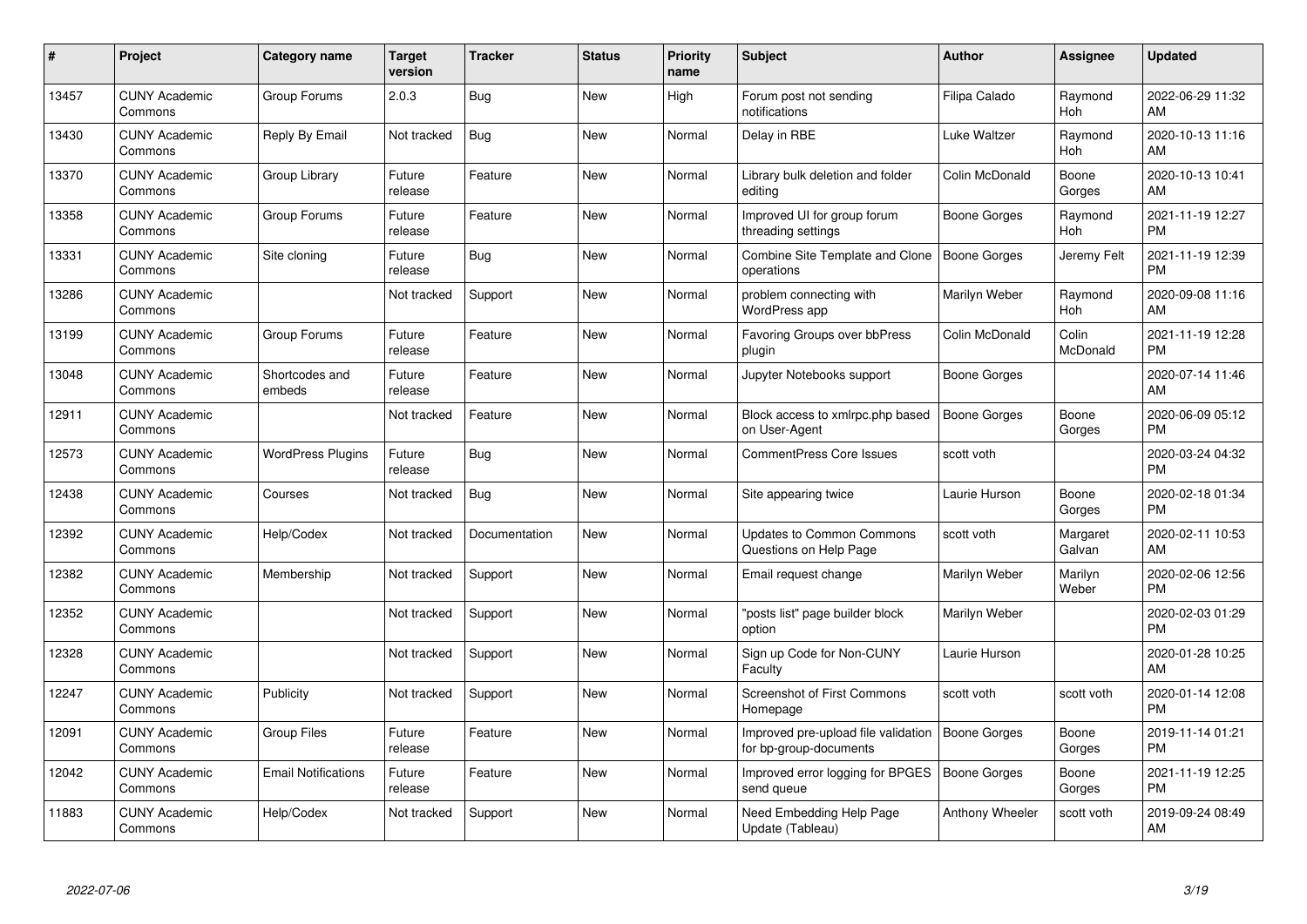| $\#$  | Project                         | <b>Category name</b>        | <b>Target</b><br>version | <b>Tracker</b> | <b>Status</b> | Priority<br>name | <b>Subject</b>                                                                                               | Author              | <b>Assignee</b>    | <b>Updated</b>                |
|-------|---------------------------------|-----------------------------|--------------------------|----------------|---------------|------------------|--------------------------------------------------------------------------------------------------------------|---------------------|--------------------|-------------------------------|
| 11879 | <b>CUNY Academic</b><br>Commons |                             | Not tracked              | <b>Bug</b>     | <b>New</b>    | Normal           | Hypothesis comments appearing<br>on multiple, different pdfs across<br>blogs                                 | Laurie Hurson       | Laurie Hurson      | 2019-09-19 02:39<br>PM        |
| 11860 | <b>CUNY Academic</b><br>Commons | Registration                | Future<br>release        | Feature        | <b>New</b>    | Normal           | Ensure Students Are Aware They<br>Can Use Aliases At Registration                                            | scott voth          |                    | 2019-09-24 08:46<br>AM        |
| 11843 | <b>CUNY Academic</b><br>Commons | WordPress (misc)            | Future<br>release        | Design/UX      | New           | Normal           | Tweaking the Gutenberg Editor<br>Interface                                                                   | Laurie Hurson       |                    | 2022-04-26 12:00<br><b>PM</b> |
| 11834 | <b>CUNY Academic</b><br>Commons | <b>Group Files</b>          | Future<br>release        | Feature        | <b>New</b>    | Normal           | Improved tools for managing<br>group file folders                                                            | Boone Gorges        | Sonja Leix         | 2019-09-06 03:55<br><b>PM</b> |
| 11789 | <b>CUNY Academic</b><br>Commons | Courses                     | Future<br>release        | Feature        | <b>New</b>    | Normal           | Ability to remove item from<br>Courses list                                                                  | Laurie Hurson       | Sonja Leix         | 2019-09-24 12:28<br><b>PM</b> |
| 11624 | <b>CUNY Academic</b><br>Commons | WordPress (misc)            | Not tracked              | Support        | New           | Normal           | Change pages into posts or swap<br>database for a Commons site?                                              | Stephen Klein       | Raymond<br>Hoh     | 2019-07-09 11:04<br>AM        |
| 11545 | <b>CUNY Academic</b><br>Commons | <b>WordPress Plugins</b>    | Not tracked              | Support        | New           | Normal           | Twitter searches in WordPress                                                                                | Gina Cherry         | Matt Gold          | 2019-09-23 01:03<br><b>PM</b> |
| 11531 | <b>CUNY Academic</b><br>Commons | Events                      | Future<br>release        | Feature        | New           | Normal           | Main Events calendar should<br>include non-public events that user<br>has access to                          | scott voth          | Boone<br>Gorges    | 2019-06-11 10:00<br>AM        |
| 11496 | <b>CUNY Academic</b><br>Commons | <b>Public Portfolio</b>     | 1.15.2                   | Support        | <b>New</b>    | Normal           | Replace Twitter Icon on Member<br>Portfolio page                                                             | scott voth          | Boone<br>Gorges    | 2019-06-06 01:03<br><b>PM</b> |
| 11393 | <b>CUNY Academic</b><br>Commons |                             | Not tracked              | Publicity      | New           | Normal           | After 1.15 release, ceate a hero<br>slide and post about adding a site<br>to a group                         | scott voth          | Patrick<br>Sweeney | 2019-05-14 10:32<br>AM        |
| 11392 | <b>CUNY Academic</b><br>Commons |                             | Future<br>release        | Bug            | <b>New</b>    | Normal           | Migrate users away from<br><b>StatPress</b>                                                                  | <b>Boone Gorges</b> |                    | 2019-04-23 03:53<br><b>PM</b> |
| 11243 | <b>CUNY Academic</b><br>Commons | BuddyPress (misc)           | Future<br>release        | <b>Bug</b>     | New           | Normal           | Audit bp-custom.php                                                                                          | Raymond Hoh         | Raymond<br>Hoh     | 2022-04-26 11:59<br>AM        |
| 11024 | <b>CUNY Academic</b><br>Commons | WordPress (misc)            | Future<br>release        | Bug            | New           | Normal           | Subsites should not show "you<br>should update your .htaccess<br>now" notice after permalink setting<br>save | <b>Boone Gorges</b> |                    | 2019-01-28 01:35<br><b>PM</b> |
| 10839 | <b>CUNY Academic</b><br>Commons | About page                  | Not tracked              | Support        | New           | Normal           | <b>Mission Statement Needs</b><br>Revision                                                                   | scott voth          | Matt Gold          | 2018-12-26 10:58<br>AM        |
| 10794 | <b>CUNY Academic</b><br>Commons | Performance                 | Not tracked              | Bug            | New           | Normal           | Memcached connection<br>occasionally breaks                                                                  | <b>Boone Gorges</b> | Boone<br>Gorges    | 2018-12-06 03:30<br>PM        |
| 10580 | <b>CUNY Academic</b><br>Commons | Information<br>Architecture | Future<br>release        | Design/UX      | New           | Normal           | Primary nav item review                                                                                      | <b>Boone Gorges</b> | Sara Cannon        | 2022-06-28 01:29<br><b>PM</b> |
| 10439 | <b>CUNY Academic</b><br>Commons | Design                      | 2.1.0                    | Design/UX      | New           | Normal           | Create Style Guide for Commons                                                                               | Sonja Leix          | Sara Cannon        | 2022-06-28 01:43<br><b>PM</b> |
| 10354 | <b>CUNY Academic</b><br>Commons | Public Portfolio            | Future<br>release        | Feature        | New           | Normal           | Opt out of Having a Profile Page                                                                             | scott voth          | Chris Stein        | 2020-05-12 10:43<br>AM        |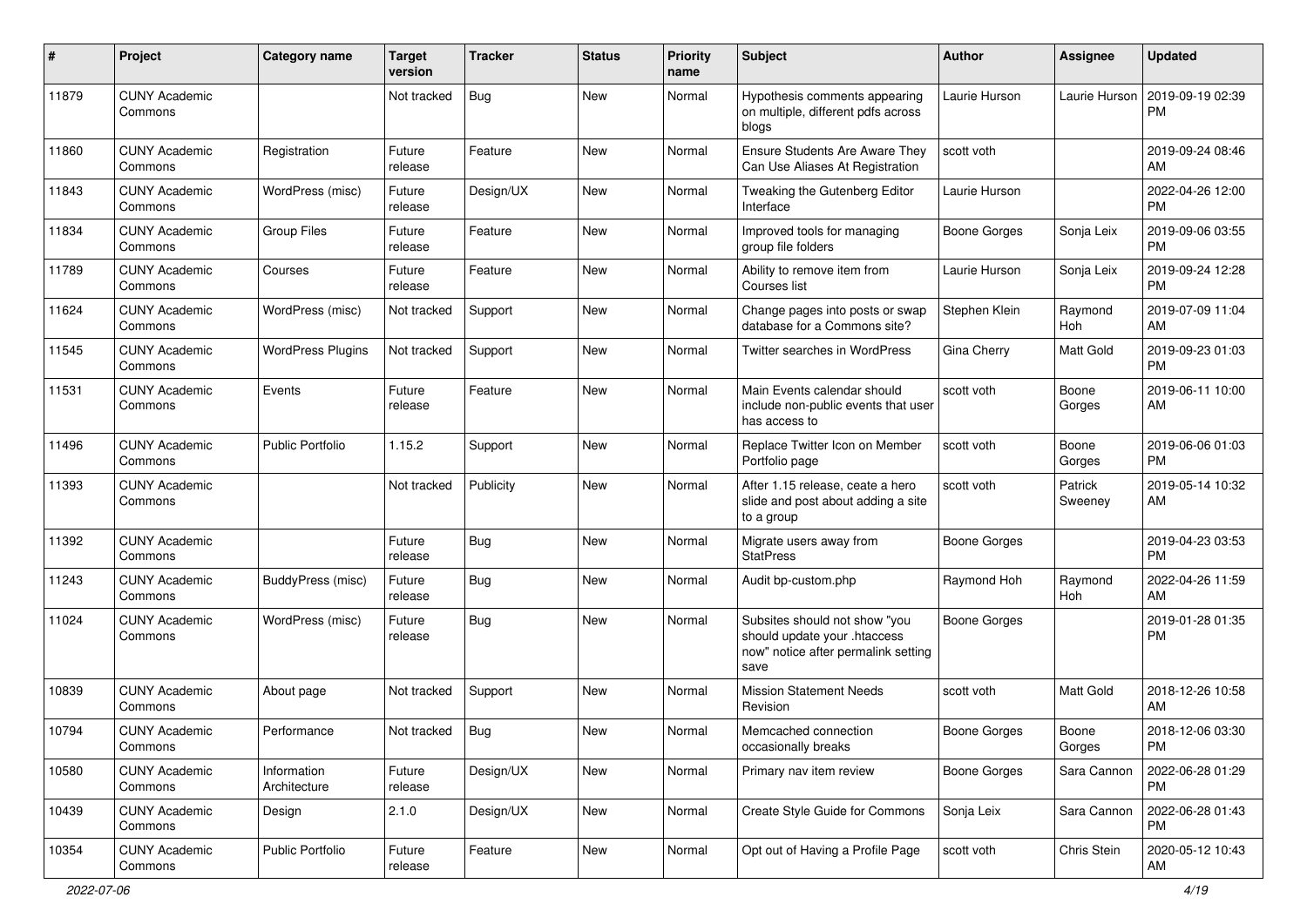| #     | Project                         | <b>Category name</b>     | <b>Target</b><br>version | <b>Tracker</b> | <b>Status</b> | Priority<br>name | <b>Subject</b>                                                                                                                               | Author                  | <b>Assignee</b>    | <b>Updated</b>                |
|-------|---------------------------------|--------------------------|--------------------------|----------------|---------------|------------------|----------------------------------------------------------------------------------------------------------------------------------------------|-------------------------|--------------------|-------------------------------|
| 10226 | <b>CUNY Academic</b><br>Commons | Courses                  | Future<br>release        | Feature        | New           | Normal           | Add "My Courses" to drop down<br>list                                                                                                        | scott voth              | Boone<br>Gorges    | 2021-11-19 12:42<br><b>PM</b> |
| 9926  | <b>CUNY Academic</b><br>Commons | <b>WordPress Plugins</b> | Future<br>release        | <b>Bug</b>     | New           | Normal           | twitter-mentions-as-comments<br>cron jobs can run long                                                                                       | <b>Boone Gorges</b>     | Boone<br>Gorges    | 2018-10-24 12:34<br><b>PM</b> |
| 9908  | <b>CUNY Academic</b><br>Commons |                          | Not tracked              | Feature        | <b>New</b>    | Normal           | Is it possible to send email<br>updates to users (or an email<br>address not on the list) for only a<br>single page AFTER being<br>prompted? | <b>Michael Shields</b>  | scott voth         | 2018-06-11 01:34<br><b>PM</b> |
| 9729  | <b>CUNY Academic</b><br>Commons | SEO                      | Not tracked              | Support        | <b>New</b>    | Normal           | 503 Errors showing on<br>newlaborforum.cuny.edu                                                                                              | Diane Krauthamer        | Raymond<br>Hoh     | 2018-05-22 04:48<br>PM        |
| 9720  | <b>CUNY Academic</b><br>Commons | Authentication           | Future<br>release        | Feature        | <b>New</b>    | Normal           | The Commons should be an oAuth   Boone Gorges<br>provider                                                                                    |                         |                    | 2019-03-01 02:04<br><b>PM</b> |
| 9643  | <b>CUNY Academic</b><br>Commons | Publicity                | Not tracked              | Feature        | New           | Normal           | Create a page on the Commons<br>for logos etc.                                                                                               | Stephen Real            | Stephen Real       | 2018-04-24 10:53<br>AM        |
| 9420  | <b>CUNY Academic</b><br>Commons | cuny.is                  | Not tracked              | Feature        | <b>New</b>    | Normal           | Request for http://cuny.is/streams                                                                                                           | Raffi<br>Khatchadourian | Marilyn<br>Weber   | 2018-04-02 10:08<br>AM        |
| 9346  | <b>CUNY Academic</b><br>Commons | WordPress (misc)         | Not tracked              | Bug            | <b>New</b>    | Normal           | Clone cetls.bmcc.cuny.edu for<br>development                                                                                                 | Owen Roberts            | Raymond<br>Hoh     | 2018-03-06 05:35<br><b>PM</b> |
| 8835  | <b>CUNY Academic</b><br>Commons | Blogs (BuddyPress)       | Future<br>release        | Feature        | New           | Normal           | Extend cuny is shortlinks to sites                                                                                                           | <b>Luke Waltzer</b>     | Boone<br>Gorges    | 2022-04-26 11:59<br>AM        |
| 8607  | <b>CUNY Academic</b><br>Commons |                          | Not tracked              | Support        | <b>New</b>    | Normal           | Paypal?                                                                                                                                      | Marilyn Weber           | Matt Gold          | 2018-05-15 01:37<br><b>PM</b> |
| 8498  | <b>CUNY Academic</b><br>Commons | <b>WordPress Plugins</b> | Future<br>release        | Feature        | <b>New</b>    | Low              | <b>Gravity Forms Email Users</b>                                                                                                             | Raffi<br>Khatchadourian | Matt Gold          | 2017-10-13 12:58<br><b>PM</b> |
| 8440  | <b>CUNY Academic</b><br>Commons | Onboarding               | Not tracked              | Bug            | <b>New</b>    | Normal           | Create Test Email Accounts for<br><b>Onboarding Project</b>                                                                                  | Stephen Real            | Stephen Real       | 2017-08-01 09:49<br><b>PM</b> |
| 8211  | <b>CUNY Academic</b><br>Commons | <b>WordPress Themes</b>  | Future<br>release        | Feature        | New           | Normal           | Theme Suggestions: Material<br>Design-Inspired Themes                                                                                        | Margaret Galvan         | Margaret<br>Galvan | 2017-08-07 02:48<br><b>PM</b> |
| 7981  | <b>CUNY Academic</b><br>Commons | Social Paper             | Future<br>release        | Bug            | <b>New</b>    | Normal           | Social Paper comments should not<br>go to spam                                                                                               | Luke Waltzer            | Boone<br>Gorges    | 2018-04-16 03:52<br><b>PM</b> |
| 7928  | <b>CUNY Academic</b><br>Commons | Group Forums             | Not tracked              | Bug            | <b>New</b>    | Normal           | Duplicate Forum post                                                                                                                         | Luke Waltzer            | Raymond<br>Hoh     | 2017-04-11 09:27<br><b>PM</b> |
| 7663  | <b>CUNY Academic</b><br>Commons | Social Paper             | Future<br>release        | Bug            | New           | Normal           | Social Paper notifications not<br>formatted correctly on secondary<br>sites                                                                  | Boone Gorges            | Boone<br>Gorges    | 2018-04-16 03:52<br><b>PM</b> |
| 7624  | <b>CUNY Academic</b><br>Commons | BuddyPress (misc)        | Future<br>release        | Design/UX      | New           | Normal           | <b>BP Notifications</b>                                                                                                                      | Luke Waltzer            | Paige Dupont       | 2017-02-08 10:43<br>PM        |
| 7022  | <b>CUNY Academic</b><br>Commons | Announcements            | Future<br>release        | Bug            | New           | Normal           | Sitewide announcements should<br>be displayed on, and dismissable<br>from, mapped domains                                                    | <b>Boone Gorges</b>     | Boone<br>Gorges    | 2018-03-22 10:18<br>AM        |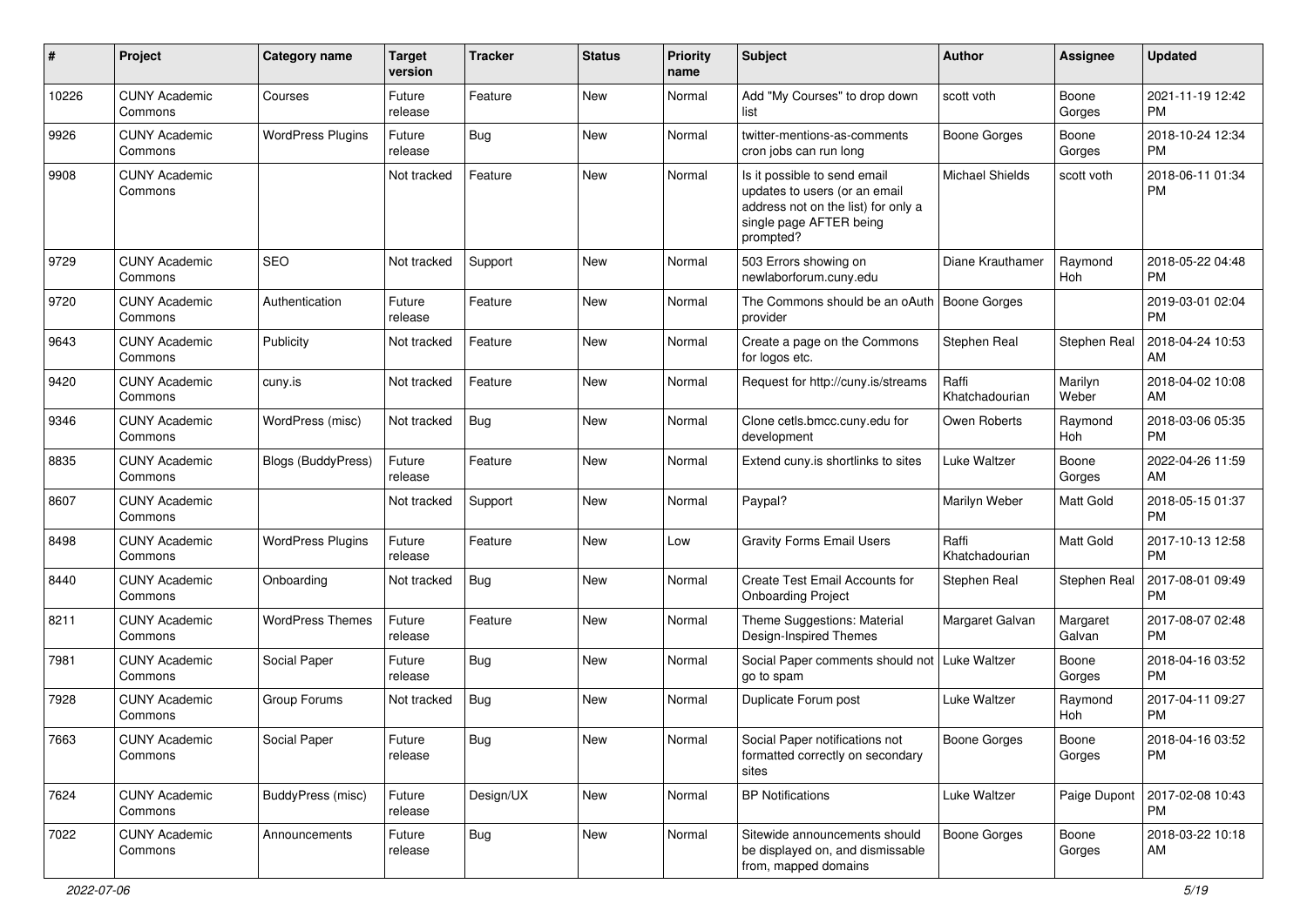| #    | <b>Project</b>                  | <b>Category name</b>       | <b>Target</b><br>version | <b>Tracker</b> | <b>Status</b> | <b>Priority</b><br>name | <b>Subject</b>                                                                                                                                        | <b>Author</b>           | Assignee            | <b>Updated</b>                |
|------|---------------------------------|----------------------------|--------------------------|----------------|---------------|-------------------------|-------------------------------------------------------------------------------------------------------------------------------------------------------|-------------------------|---------------------|-------------------------------|
| 6755 | <b>CUNY Academic</b><br>Commons | WordPress (misc)           | Future<br>release        | <b>Bug</b>     | <b>New</b>    | Normal                  | Cannot Deactivate Plugin                                                                                                                              | Laura Kane              |                     | 2016-11-16 01:12<br><b>PM</b> |
| 6749 | <b>CUNY Academic</b><br>Commons | Events                     | Future<br>release        | Bug            | <b>New</b>    | Low                     | BPEO iCal request can trigger<br>very large number of DB queries                                                                                      | Boone Gorges            | Raymond<br>Hoh      | 2016-11-15 10:09<br><b>PM</b> |
| 6665 | <b>CUNY Academic</b><br>Commons |                            | Not tracked              | Publicity      | <b>New</b>    | Normal                  | Dead Link in 1.10 announcement<br>post                                                                                                                | Paige Dupont            | Stephen Real        | 2016-12-01 03:11<br><b>PM</b> |
| 6389 | <b>CUNY Academic</b><br>Commons | <b>BuddyPress Docs</b>     | Future<br>release        | Feature        | <b>New</b>    | Low                     | Make Discussion Area Visible<br>When Editing a Doc                                                                                                    | Luke Waltzer            | Boone<br>Gorges     | 2016-10-21 04:16<br><b>PM</b> |
| 6332 | <b>CUNY Academic</b><br>Commons | WordPress (misc)           | Future<br>release        | Feature        | <b>New</b>    | Normal                  | Allow uploaded files to be marked<br>as private in an ad hoc way                                                                                      | <b>Boone Gorges</b>     |                     | 2016-10-17 11:41<br><b>PM</b> |
| 6078 | <b>CUNY Academic</b><br>Commons | <b>Blogs (BuddyPress)</b>  | Future<br>release        | Feature        | New           | Normal                  | <b>Explore Adding Network Blog</b><br>Metadata Plugin                                                                                                 | Luke Waltzer            | Luke Waltzer        | 2016-10-11 10:29<br><b>PM</b> |
| 5992 | <b>CUNY Academic</b><br>Commons | <b>Email Notifications</b> | Future<br>release        | Feature        | New           | Normal                  | Changing the From line of<br>autogenerated blog emails                                                                                                | Marilyn Weber           |                     | 2018-09-27 05:19<br><b>PM</b> |
| 5679 | <b>CUNY Academic</b><br>Commons | Analytics                  | Not tracked              | Feature        | <b>New</b>    | Normal                  | Logged In Users for GA                                                                                                                                | Valerie Townsend        | Valerie<br>Townsend | 2016-06-11 09:49<br>AM        |
| 5489 | <b>CUNY Academic</b><br>Commons | Social Paper               | Future<br>release        | Feature        | <b>New</b>    | Normal                  | Asc/desc sorting for Social Paper<br>directories                                                                                                      | <b>Boone Gorges</b>     |                     | 2016-04-21 10:06<br><b>PM</b> |
| 5488 | <b>CUNY Academic</b><br>Commons | Social Paper               | Future<br>release        | <b>Bug</b>     | <b>New</b>    | Normal                  | Add a "last edited by" field to<br>Social Paper group directories                                                                                     | Boone Gorges            |                     | 2016-04-21 10:05<br><b>PM</b> |
| 5397 | <b>CUNY Academic</b><br>Commons | Social Paper               | Future<br>release        | Feature        | New           | Normal                  | frustrating to have to<br>enable/disable in SP                                                                                                        | Marilyn Weber           | Samantha<br>Raddatz | 2016-04-20 03:39<br><b>PM</b> |
| 5298 | <b>CUNY Academic</b><br>Commons |                            | Not tracked              | Publicity      | <b>New</b>    | Normal                  | Survey Pop-Up Text                                                                                                                                    | Samantha Raddatz        | Samantha<br>Raddatz | 2016-03-22 12:27<br><b>PM</b> |
| 5282 | <b>CUNY Academic</b><br>Commons | Social Paper               | Future<br>release        | Bug            | New           | Normal                  | Replying via email directs to paper<br>but not individual comment.                                                                                    | Marilyn Weber           | Raymond<br>Hoh      | 2016-03-02 01:48<br><b>PM</b> |
| 5205 | <b>CUNY Academic</b><br>Commons | Social Paper               | Future<br>release        | Feature        | <b>New</b>    | Normal                  | Social Paper folders                                                                                                                                  | Marilyn Weber           |                     | 2016-02-11 10:24<br><b>PM</b> |
| 5199 | <b>CUNY Academic</b><br>Commons | Social Paper               | Future<br>release        | Feature        | <b>New</b>    | Normal                  | add tables to the SP editor                                                                                                                           | Marilyn Weber           |                     | 2016-10-24 11:27<br>AM        |
| 5183 | <b>CUNY Academic</b><br>Commons | Social Paper               | Future<br>release        | Design/UX      | <b>New</b>    | Normal                  | Creating a new paper when<br>viewing an existing paper                                                                                                | Raffi<br>Khatchadourian | Samantha<br>Raddatz | 2016-02-02 12:09<br><b>PM</b> |
| 5182 | <b>CUNY Academic</b><br>Commons | Social Paper               | Future<br>release        | Design/UX      | New           | Normal                  | "Publishing" a private paper on<br>social paper?                                                                                                      | Raffi<br>Khatchadourian | Boone<br>Gorges     | 2016-10-13 04:12<br><b>PM</b> |
| 5058 | <b>CUNY Academic</b><br>Commons | Social Paper               | Future<br>release        | Feature        | New           | Low                     | Can there be a clearer signal that<br>even when comments have<br>already been made you add<br>comments by clicking on the side?<br>(SP suggestion #5) | Marilyn Weber           | Samantha<br>Raddatz | 2016-02-11 10:24<br><b>PM</b> |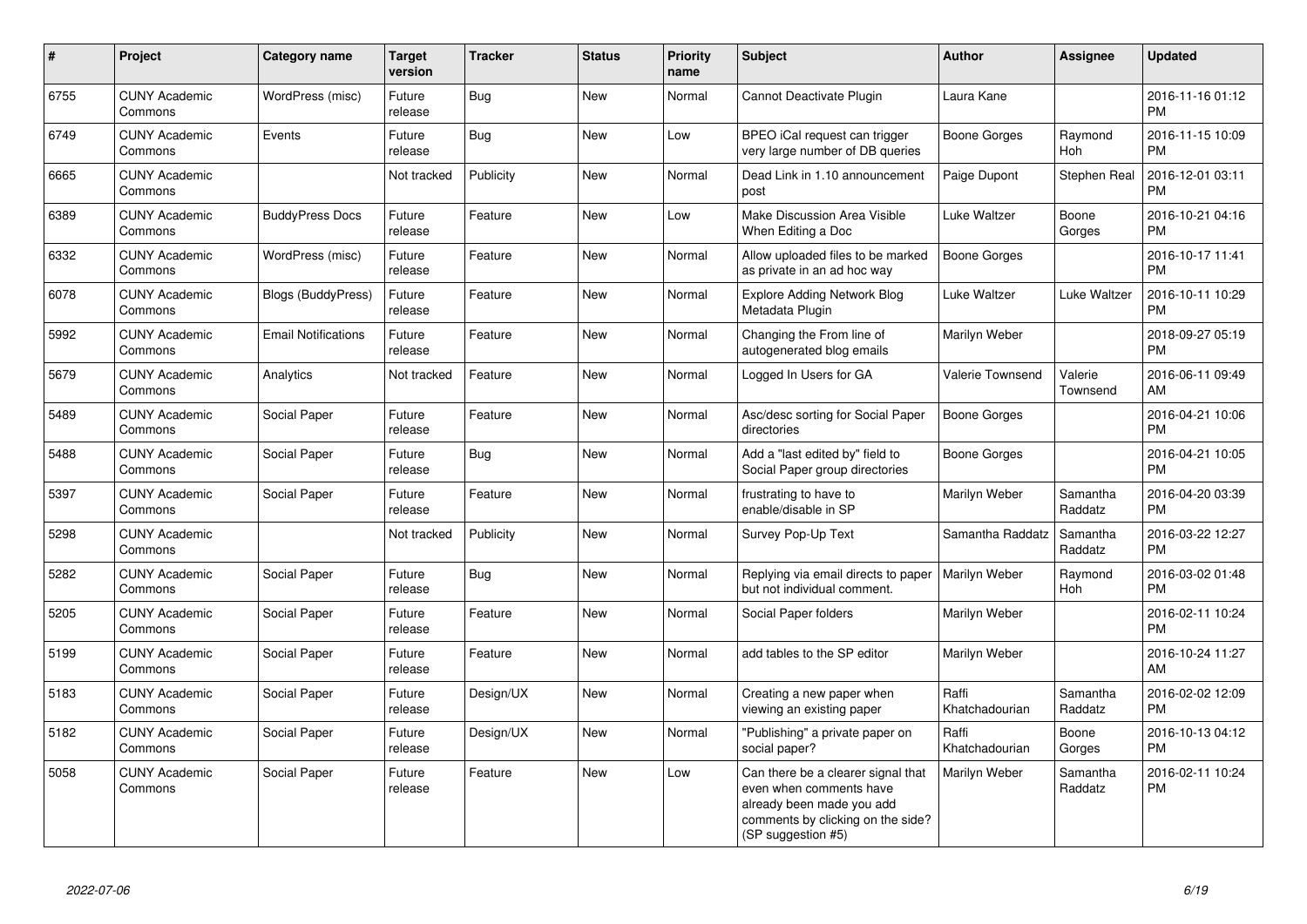| $\#$ | Project                         | Category name            | <b>Target</b><br>version | <b>Tracker</b> | <b>Status</b> | <b>Priority</b><br>name | <b>Subject</b>                                                                    | <b>Author</b>    | Assignee            | <b>Updated</b>                |
|------|---------------------------------|--------------------------|--------------------------|----------------|---------------|-------------------------|-----------------------------------------------------------------------------------|------------------|---------------------|-------------------------------|
| 5053 | <b>CUNY Academic</b><br>Commons | Social Paper             | Future<br>release        | Feature        | <b>New</b>    | Low                     | Scrollable menu to add readers<br>(SP suggestion #4)                              | Marilyn Weber    | Samantha<br>Raddatz | 2016-04-21 05:21<br><b>PM</b> |
| 5052 | <b>CUNY Academic</b><br>Commons | Social Paper             | Future<br>release        | Feature        | New           | Low                     | Sentence by sentence or line by<br>line comments (SP suggestion #3)               | Marilyn Weber    | Boone<br>Gorges     | 2016-02-11 10:24<br><b>PM</b> |
| 5050 | <b>CUNY Academic</b><br>Commons | Social Paper             | Future<br>release        | Feature        | <b>New</b>    | Low                     | Making comments visible in SP<br>editing mode (SP suggestion #1)                  | Marilyn Weber    | Samantha<br>Raddatz | 2019-09-17 11:10<br><b>PM</b> |
| 4972 | <b>CUNY Academic</b><br>Commons | Analytics                | Not tracked              | <b>Bug</b>     | <b>New</b>    | Normal                  | <b>Newsletter Analytics</b>                                                       | Stephen Real     | Matt Gold           | 2015-12-09 12:54<br><b>PM</b> |
| 4635 | <b>CUNY Academic</b><br>Commons | Authentication           | Future<br>release        | Feature        | New           | Normal                  | Allow non-WP authentication                                                       | Boone Gorges     | Sonja Leix          | 2019-03-01 02:05<br><b>PM</b> |
| 4622 | <b>CUNY Academic</b><br>Commons | Public Portfolio         | Future<br>release        | Design/UX      | New           | Normal                  | <b>Profile Visibility Settings</b>                                                | Samantha Raddatz | Samantha<br>Raddatz | 2015-09-21 12:18<br><b>PM</b> |
| 4592 | <b>CUNY Academic</b><br>Commons | Events                   | Future<br>release        | Design/UX      | <b>New</b>    | Normal                  | Event Creation - Venue Dropdown<br>Slow                                           | Samantha Raddatz | Boone<br>Gorges     | 2015-09-14 04:56<br><b>PM</b> |
| 4535 | <b>CUNY Academic</b><br>Commons | My Commons               | Future<br>release        | Bug            | <b>New</b>    | Low                     | My Commons filter issue                                                           | scott voth       | Raymond<br>Hoh      | 2015-09-01 11:17<br>AM        |
| 4481 | <b>CUNY Academic</b><br>Commons | Events                   | Future<br>release        | Feature        | <b>New</b>    | Normal                  | Group admins/mods should have<br>the ability to unlink an event from<br>the group | Boone Gorges     | Boone<br>Gorges     | 2017-04-24 03:53<br><b>PM</b> |
| 4253 | <b>CUNY Academic</b><br>Commons | <b>Public Portfolio</b>  | Future<br>release        | Design/UX      | New           | Normal                  | Encourage users to add portfolio<br>content                                       | Samantha Raddatz | Samantha<br>Raddatz | 2015-07-07 11:32<br>AM        |
| 4226 | <b>CUNY Academic</b><br>Commons | <b>BuddyPress Docs</b>   | Future<br>release        | Design/UX      | New           | Normal                  | Add option to connect a Doc with a<br>Group                                       | Samantha Raddatz | Samantha<br>Raddatz | 2015-09-09 04:08<br><b>PM</b> |
| 4225 | <b>CUNY Academic</b><br>Commons | DiRT Integration         | Future<br>release        | Design/UX      | <b>New</b>    | Normal                  | Add information to DIRT page (in<br>Create a Group)                               | Samantha Raddatz | Matt Gold           | 2015-06-26 03:14<br><b>PM</b> |
| 4222 | <b>CUNY Academic</b><br>Commons | User Experience          | Future<br>release        | Design/UX      | <b>New</b>    | Normal                  | Add information to 'Delete<br>Account' page                                       | Samantha Raddatz | scott voth          | 2015-06-26 11:35<br>AM        |
| 3691 | <b>CUNY Academic</b><br>Commons | <b>WordPress Plugins</b> | Future<br>release        | <b>Bug</b>     | New           | Normal                  | <b>WPMU Domain Mapping</b><br>Debugging on cdev                                   | Raymond Hoh      | Matt Gold           | 2014-12-12 09:04<br>AM        |
| 3657 | <b>CUNY Academic</b><br>Commons | WordPress (misc)         | Not tracked              | Feature        | <b>New</b>    | Normal                  | Create alert for GC email<br>addresses                                            | Matt Gold        | Matt Gold           | 2016-04-14 11:29<br><b>PM</b> |
| 3615 | <b>CUNY Academic</b><br>Commons | Redmine                  | Not tracked              | Feature        | <b>New</b>    | Low                     | Create Redmine issues via email                                                   | Dominic Giglio   | Boone<br>Gorges     | 2017-11-16 11:36<br>AM        |
| 3580 | <b>CUNY Academic</b><br>Commons | Group Blogs              | Future<br>release        | Feature        | New           | Normal                  | Multiple blogs per group                                                          | Boone Gorges     | Boone<br>Gorges     | 2018-02-20 02:02<br><b>PM</b> |
| 3565 | <b>CUNY Academic</b><br>Commons | My Commons               | Not tracked              | Documentation  | New           | Normal                  | Load Newest inconsistencies                                                       | Chris Stein      | scott voth          | 2015-11-09 01:16<br><b>PM</b> |
| 3509 | <b>CUNY Academic</b><br>Commons | Publicity                | 1.7                      | Publicity      | <b>New</b>    | Normal                  | Create 1.7 digital signage imagery                                                | Micki Kaufman    | Marilyn<br>Weber    | 2014-10-01 12:40<br><b>PM</b> |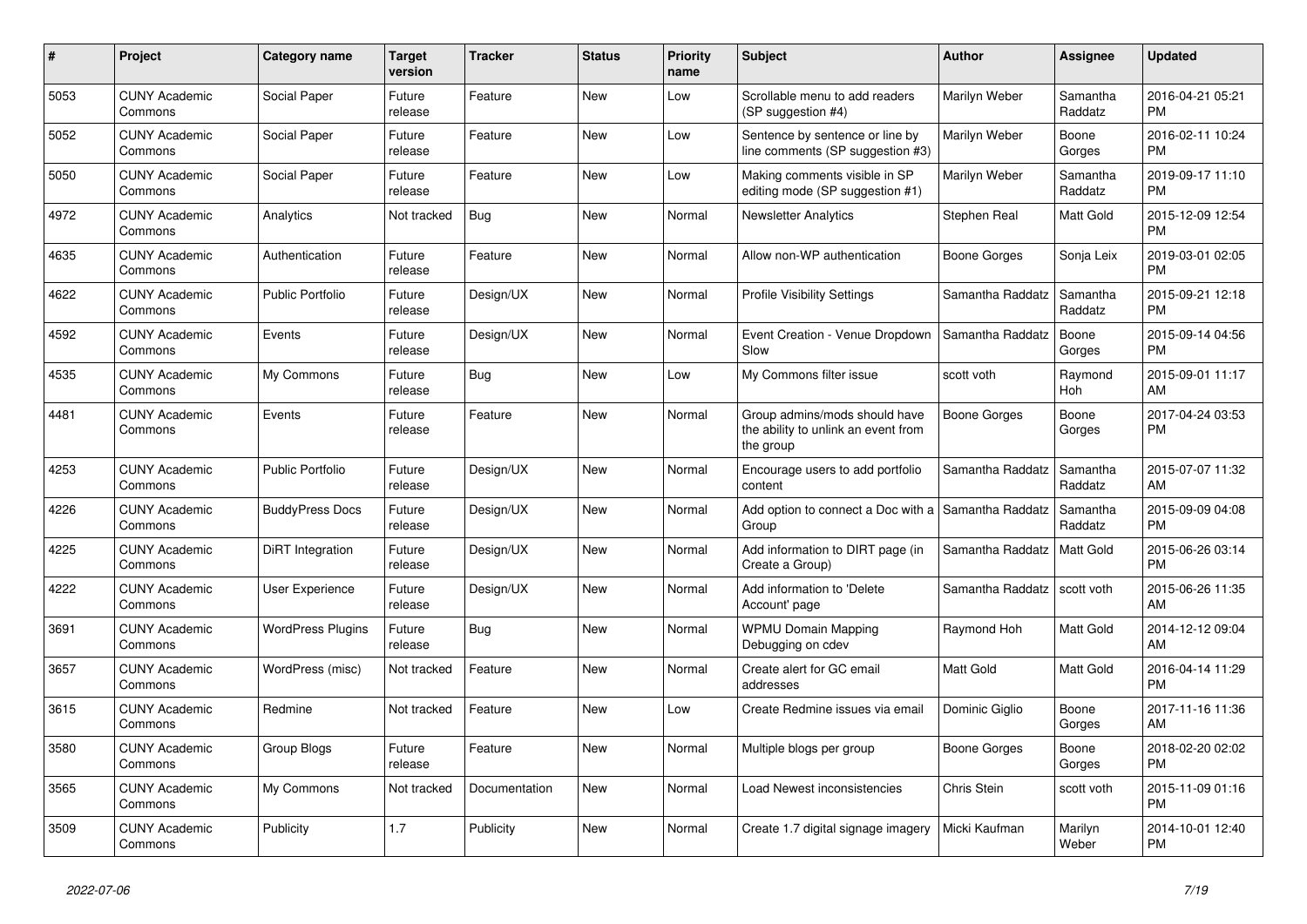| $\#$  | Project                         | <b>Category name</b>       | <b>Target</b><br>version | <b>Tracker</b> | <b>Status</b> | <b>Priority</b><br>name | <b>Subject</b>                                                                             | <b>Author</b>       | <b>Assignee</b>     | <b>Updated</b>                |
|-------|---------------------------------|----------------------------|--------------------------|----------------|---------------|-------------------------|--------------------------------------------------------------------------------------------|---------------------|---------------------|-------------------------------|
| 3506  | <b>CUNY Academic</b><br>Commons | Publicity                  | 1.7                      | Publicity      | New           | Normal                  | Prepare 1.7 email messaging                                                                | Micki Kaufman       | Micki<br>Kaufman    | 2014-10-01 12:36<br><b>PM</b> |
| 3059  | <b>CUNY Academic</b><br>Commons | Group Forums               | Future<br>release        | Design/UX      | New           | Normal                  | Forum Post Permissable Content<br><b>Explanatory Text</b>                                  | Chris Stein         | Chris Stein         | 2015-04-02 11:27<br>AM        |
| 3048  | <b>CUNY Academic</b><br>Commons | <b>Public Portfolio</b>    | Future<br>release        | Feature        | New           | Low                     | Images for rich text profile fields                                                        | <b>Boone Gorges</b> | Boone<br>Gorges     | 2014-02-19 12:56<br><b>PM</b> |
| 2753  | <b>CUNY Academic</b><br>Commons | <b>Public Portfolio</b>    | Future<br>release        | Feature        | New           | Normal                  | Create actual actual tagification in<br>academic interests and other fields                | Micki Kaufman       | Boone<br>Gorges     | 2015-01-05 08:52<br><b>PM</b> |
| 1167  | <b>CUNY Academic</b><br>Commons | <b>Email Invitations</b>   | Future<br>release        | Feature        | New           | Low                     | Allow email invitations to be resent                                                       | Boone Gorges        | Boone<br>Gorges     | 2015-11-12 12:53<br>AM        |
| 1166  | <b>CUNY Academic</b><br>Commons | <b>Email Invitations</b>   | Future<br>release        | Feature        | New           | Low                     | Better organizational tools for Sent<br>Invites                                            | Boone Gorges        | Boone<br>Gorges     | 2015-11-09 06:02<br><b>PM</b> |
| 364   | <b>CUNY Academic</b><br>Commons | <b>WordPress Plugins</b>   | Future<br>release        | Feature        | New           | Normal                  | <b>Bulletin Board</b>                                                                      | Matt Gold           |                     | 2015-01-05 08:50<br><b>PM</b> |
| 308   | <b>CUNY Academic</b><br>Commons | Registration               | Future<br>release        | Feature        | New           | Normal                  | Group recommendations for<br>signup process                                                | <b>Boone Gorges</b> | Samantha<br>Raddatz | 2015-11-09 05:07<br><b>PM</b> |
| 11968 | JustPublics@365<br>MediaCamp    |                            |                          | Feature        | New           | Normal                  | Nanoscience Retractable Display<br>Unit                                                    | Donald Cherry       | Bonnie<br>Eissner   | 2021-02-19 08:50<br>AM        |
| 15604 | <b>CUNY Academic</b><br>Commons | <b>Email Notifications</b> | Future<br>release        | Feature        | Assigned      | Normal                  | Restructure Commons Group<br><b>Digest Email Messages</b>                                  | <b>Matt Gold</b>    | Boone<br>Gorges     | 2022-05-26 10:45<br>AM        |
| 13946 | <b>CUNY Academic</b><br>Commons | <b>WordPress Plugins</b>   | 2.1.0                    | Support        | Assigned      | Normal                  | Custom Embed handler For<br>OneDrive files                                                 | scott voth          | Raymond<br>Hoh      | 2022-05-26 10:46<br>AM        |
| 12436 | <b>CUNY Academic</b><br>Commons |                            | Not tracked              | Bug            | Assigned      | Normal                  | Nightly system downtime                                                                    | Boone Gorges        |                     | 2020-08-01 09:30<br>AM        |
| 11519 | <b>CUNY Academic</b><br>Commons |                            | Not tracked              | Support        | Assigned      | Normal                  | comment option not appearing                                                               | Marilyn Weber       |                     | 2019-09-24 10:28<br>AM        |
| 11517 | <b>CUNY Academic</b><br>Commons |                            | Not tracked              | Feature        | Assigned      | Normal                  | wp-accessibility plugin should not<br>strip 'target=" blank" by default                    | <b>Boone Gorges</b> | Laurie Hurson       | 2019-09-24 09:57<br>AM        |
| 10659 | <b>CUNY Academic</b><br>Commons | Group Forums               | Future<br>release        | Feature        | Assigned      | Normal                  | Post to multiple groups via email                                                          | Matt Gold           | Raymond<br>Hoh      | 2018-11-15 12:54<br>AM        |
| 10368 | <b>CUNY Academic</b><br>Commons |                            | Future<br>release        | Feature        | Assigned      | Normal                  | Use ORCID data to populate<br>academic profile page                                        | Stephen Francoeur   | Boone<br>Gorges     | 2018-09-25 01:53<br><b>PM</b> |
| 9941  | <b>CUNY Academic</b><br>Commons | Wiki                       | Not tracked              | Support        | Assigned      | Normal                  | Wiki functionality                                                                         | Matt Gold           | Boone<br>Gorges     | 2018-06-26 10:57<br>AM        |
| 9895  | <b>CUNY Academic</b><br>Commons | Onboarding                 | Future<br>release        | Feature        | Assigned      | Normal                  | Add "Accept Invitation"<br>link/button/function to Group<br>and/or Site invitation emails? | Luke Waltzer        | Boone<br>Gorges     | 2018-06-07 12:42<br><b>PM</b> |
| 9835  | <b>CUNY Academic</b><br>Commons | Group Forums               | Future<br>release        | Bug            | Assigned      | Normal                  | add a "like" function?                                                                     | Marilyn Weber       | <b>Erik Trainer</b> | 2018-06-05 01:49<br>PM        |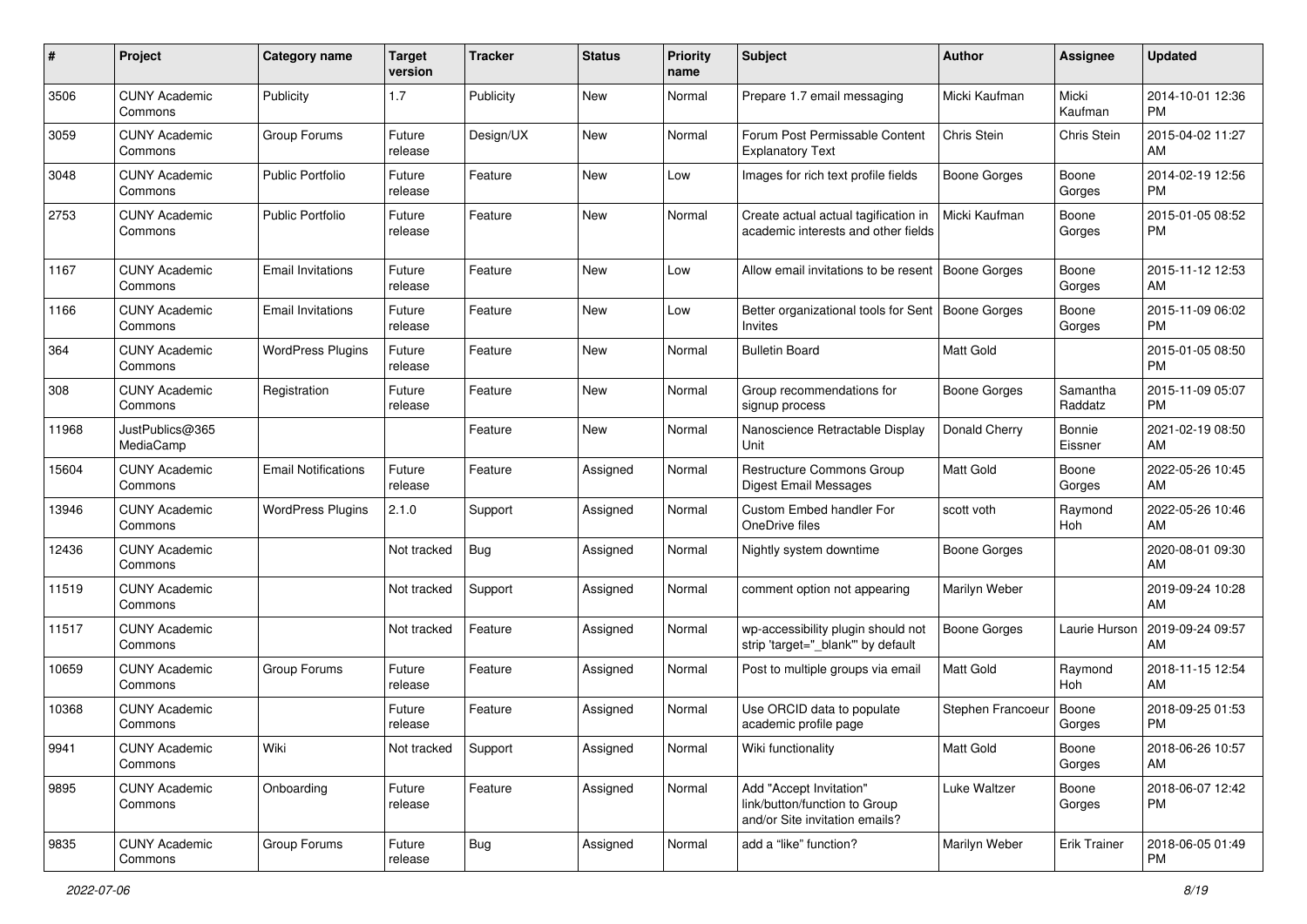| $\#$ | Project                         | <b>Category name</b>      | <b>Target</b><br>version | <b>Tracker</b> | <b>Status</b> | <b>Priority</b><br>name | <b>Subject</b>                                                                        | <b>Author</b>    | Assignee           | <b>Updated</b>                |
|------|---------------------------------|---------------------------|--------------------------|----------------|---------------|-------------------------|---------------------------------------------------------------------------------------|------------------|--------------------|-------------------------------|
| 9028 | <b>CUNY Academic</b><br>Commons | Onboarding                | Future<br>release        | Feature        | Assigned      | Normal                  | suggest groups to new members<br>during the registration process                      | Matt Gold        | Chris Stein        | 2018-10-24 12:34<br><b>PM</b> |
| 9015 | <b>CUNY Academic</b><br>Commons | Groups (misc)             | Not tracked              | Outreach       | Assigned      | Normal                  | Email group admins the email<br>addresses of their groups                             | Matt Gold        | Matt Gold          | 2018-01-02 09:54<br>AM        |
| 8976 | <b>CUNY Academic</b><br>Commons | Reply By Email            | Not tracked              | Feature        | Assigned      | Normal                  | Package RBE new topics posting?                                                       | Matt Gold        | Raymond<br>Hoh     | 2017-12-04 02:34<br><b>PM</b> |
| 8902 | <b>CUNY Academic</b><br>Commons | Design                    | Not tracked              | Feature        | Assigned      | Normal                  | Report back on research on<br><b>BuddyPress themes</b>                                | <b>Matt Gold</b> | Michael Smith      | 2017-11-10 12:31<br><b>PM</b> |
| 8901 | <b>CUNY Academic</b><br>Commons | Accessibility             | Future<br>release        | Feature        | Assigned      | Normal                  | Theme analysis for accessibility                                                      | <b>Matt Gold</b> | Boone<br>Gorges    | 2022-04-26 11:59<br>AM        |
| 8900 | <b>CUNY Academic</b><br>Commons | Accessibility             | Future<br>release        | Feature        | Assigned      | Normal                  | Look into tools to enforce<br>accessibility in WP environment                         | Matt Gold        | Boone<br>Gorges    | 2022-04-26 11:59<br>AM        |
| 8898 | <b>CUNY Academic</b><br>Commons | Social Paper              | Not tracked              | Feature        | Assigned      | Normal                  | Usage data on docs and social<br>paper                                                | <b>Matt Gold</b> | Matt Gold          | 2017-11-16 11:32<br>AM        |
| 8837 | <b>CUNY Academic</b><br>Commons |                           | Not tracked              | Feature        | Assigned      | Normal                  | Create a form to request info from<br>people requesting premium<br>themes and plugins | <b>Matt Gold</b> | Marilyn<br>Weber   | 2017-11-14 03:35<br><b>PM</b> |
| 8836 | <b>CUNY Academic</b><br>Commons | <b>Blogs (BuddyPress)</b> | Future<br>release        | Feature        | Assigned      | Normal                  | Redesign site launch process                                                          | <b>Matt Gold</b> | Boone<br>Gorges    | 2019-10-03 02:49<br><b>PM</b> |
| 8666 | <b>CUNY Academic</b><br>Commons | Teaching                  | Not tracked              | Documentation  | Assigned      | Normal                  | Create Teaching on the Commons<br>Resource Page                                       | Matt Gold        | Laurie Hurson      | 2019-09-23 03:16<br><b>PM</b> |
| 8078 | <b>CUNY Academic</b><br>Commons | <b>WordPress Plugins</b>  | Future<br>release        | System Upgrade | Assigned      | Normal                  | <b>CommentPress Updates</b>                                                           | Margaret Galvan  | Christian<br>Wach  | 2017-05-08 03:49<br><b>PM</b> |
| 7828 | <b>CUNY Academic</b><br>Commons |                           | Not tracked              | Feature        | Assigned      | Normal                  | Theme Assessment 2017                                                                 | Margaret Galvan  | Margaret<br>Galvan | 2017-05-02 10:41<br><b>PM</b> |
| 6995 | <b>CUNY Academic</b><br>Commons | Home Page                 | Not tracked              | Bug            | Assigned      | Normal                  | member filter on homepage not<br>working                                              | Matt Gold        | Raymond<br>Hoh     | 2016-12-11 09:46<br><b>PM</b> |
| 6671 | <b>CUNY Academic</b><br>Commons | Reply By Email            | Not tracked              | <b>Bug</b>     | Assigned      | Normal                  | "Post too often" RBE error<br>message                                                 | Matt Gold        | Raymond<br>Hoh     | 2016-11-11 09:55<br>AM        |
| 6426 | <b>CUNY Academic</b><br>Commons | Spam/Spam<br>Prevention   | Future<br>release        | Feature        | Assigned      | Normal                  | Force captcha on all comments?                                                        | Matt Gold        | <b>Tahir Butt</b>  | 2016-10-24 02:06<br><b>PM</b> |
| 6392 | <b>CUNY Academic</b><br>Commons | Group Forums              | Future<br>release        | Design/UX      | Assigned      | Low                     | <b>Composition/Preview Panes in</b><br>Forum Posts                                    | Luke Waltzer     | Paige Dupont       | 2016-10-21 04:26<br><b>PM</b> |
| 6298 | <b>CUNY Academic</b><br>Commons | User Experience           | Not tracked              | Design/UX      | Assigned      | Normal                  | Examine data from survey                                                              | Matt Gold        | Margaret<br>Galvan | 2016-10-14 12:16<br><b>PM</b> |
| 6115 | <b>CUNY Academic</b><br>Commons | Publicity                 | Not tracked              | Feature        | Assigned      | Normal                  | create digital signage for GC                                                         | Matt Gold        | scott voth         | 2016-10-11 10:09<br><b>PM</b> |
| 5955 | <b>CUNY Academic</b><br>Commons | Outreach                  | Future<br>release        | Feature        | Assigned      | Normal                  | Create auto-newsletter for<br>commons members                                         | <b>Matt Gold</b> | Luke Waltzer       | 2016-08-30 10:34<br>AM        |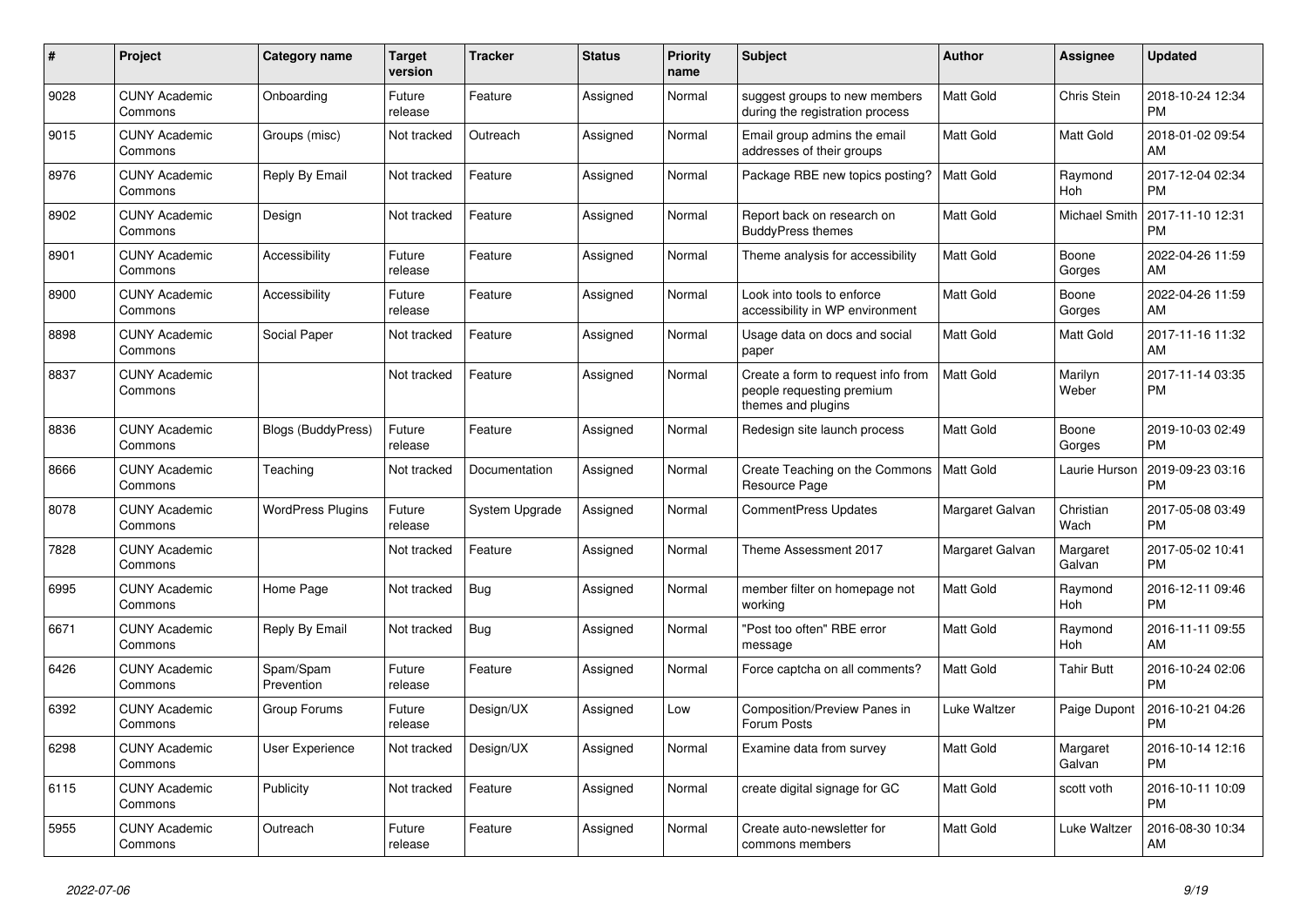| $\#$ | Project                         | <b>Category name</b>      | <b>Target</b><br>version | <b>Tracker</b> | <b>Status</b> | <b>Priority</b><br>name | <b>Subject</b>                                                      | <b>Author</b>           | <b>Assignee</b>     | <b>Updated</b>                |
|------|---------------------------------|---------------------------|--------------------------|----------------|---------------|-------------------------|---------------------------------------------------------------------|-------------------------|---------------------|-------------------------------|
| 5827 | <b>CUNY Academic</b><br>Commons | <b>Public Portfolio</b>   | Future<br>release        | Bug            | Assigned      | Normal                  | Academic Interests square bracket   scott voth<br>links not working |                         | <b>Chris Stein</b>  | 2016-08-11 11:59<br><b>PM</b> |
| 5696 | <b>CUNY Academic</b><br>Commons | Events                    | Future<br>release        | Feature        | Assigned      | Normal                  | Events Calendar - display options /<br>calendar aggregation         | Matt Gold               | Boone<br>Gorges     | 2016-10-13 11:44<br>AM        |
| 5691 | <b>CUNY Academic</b><br>Commons | <b>Blogs (BuddyPress)</b> | Future<br>release        | <b>Bug</b>     | Assigned      | High                    | Differing numbers on Sites display                                  | <b>Matt Gold</b>        | Raymond<br>Hoh      | 2016-06-13 01:37<br><b>PM</b> |
| 5581 | <b>CUNY Academic</b><br>Commons | Analytics                 | Future<br>release        | Feature        | Assigned      | Normal                  | <b>Explore alternatives to Google</b><br>Analytics                  | <b>Matt Gold</b>        | Valerie<br>Townsend | 2020-04-17 03:12<br><b>PM</b> |
| 5316 | <b>CUNY Academic</b><br>Commons | <b>User Experience</b>    | Future<br>release        | Feature        | Assigned      | Normal                  | Prompt user email address<br>updates                                | <b>Matt Gold</b>        | Stephen Real        | 2016-12-21 03:30<br><b>PM</b> |
| 5268 | <b>CUNY Academic</b><br>Commons | Group Forums              | Future<br>release        | Bug            | Assigned      | Normal                  | Long-time to post to multiple<br>groups                             | Luke Waltzer            | Daniel Jones        | 2016-09-07 06:31<br><b>PM</b> |
| 5234 | <b>CUNY Academic</b><br>Commons | Membership                | Future<br>release        | Feature        | Assigned      | Normal                  | Write Unconfirmed patch for WP                                      | Boone Gorges            | Boone<br>Gorges     | 2016-10-24 11:18<br>AM        |
| 5225 | <b>CUNY Academic</b><br>Commons | Registration              | Future<br>release        | Feature        | Assigned      | Normal                  | On-boarding Issues                                                  | Luke Waltzer            | Samantha<br>Raddatz | 2016-02-12 02:58<br><b>PM</b> |
| 5016 | <b>CUNY Academic</b><br>Commons | Events                    | Future<br>release        | Feature        | Assigned      | Low                     | Allow comments to be posted on<br>events                            | <b>Matt Gold</b>        | Raymond<br>Hoh      | 2019-03-01 02:23<br><b>PM</b> |
| 4986 | <b>CUNY Academic</b><br>Commons | ZenDesk                   | Not tracked              | Support        | Assigned      | Normal                  | Prepare documentation for<br>Zendesk re web widget                  | <b>Matt Gold</b>        | Samantha<br>Raddatz | 2016-02-25 03:09<br>PM        |
| 4980 | <b>CUNY Academic</b><br>Commons | Home Page                 | Future<br>release        | Feature        | Assigned      | Normal                  | <b>CAC Featured Content -- Adding</b><br>Randomization              | Matt Gold               | Boone<br>Gorges     | 2016-12-12 03:01<br><b>PM</b> |
| 4903 | <b>CUNY Academic</b><br>Commons | Events                    | Future<br>release        | Design/UX      | Assigned      | Normal                  | Improving visual appearance of<br>event calendars                   | Matt Gold               | Boone<br>Gorges     | 2016-10-13 11:51<br>AM        |
| 4661 | <b>CUNY Academic</b><br>Commons | <b>User Experience</b>    | Future<br>release        | Bug            | Assigned      | Normal                  | <b>Simplify Events text</b>                                         | <b>Matt Gold</b>        | Samantha<br>Raddatz | 2015-10-02 09:06<br><b>PM</b> |
| 4438 | <b>CUNY Academic</b><br>Commons | Events                    | Future<br>release        | Bug            | Assigned      | Normal                  | Events Calendar - Export<br><b>Recurring Events</b>                 | scott voth              | Daniel Jones        | 2016-05-23 04:25<br><b>PM</b> |
| 4404 | <b>CUNY Academic</b><br>Commons | <b>Public Portfolio</b>   | Future<br>release        | Design/UX      | Assigned      | Normal                  | Change color of permissions info<br>on portfolio editing interface  | Matt Gold               | Samantha<br>Raddatz | 2015-08-11 05:28<br><b>PM</b> |
| 4388 | <b>CUNY Academic</b><br>Commons | WordPress (misc)          | Future<br>release        | <b>Bug</b>     | Assigned      | Normal                  | Repeated request for<br>authentication.                             | Alice.Lynn<br>McMichael | Raymond<br>Hoh      | 2015-08-11 07:35<br><b>PM</b> |
| 4238 | <b>CUNY Academic</b><br>Commons | Events                    | Future<br>release        | Feature        | Assigned      | Normal                  | Copy Events to Other Groups?                                        | <b>Matt Gold</b>        | Boone<br>Gorges     | 2015-07-02 10:08<br>AM        |
| 4235 | <b>CUNY Academic</b><br>Commons |                           | Not tracked              | Design/UX      | Assigned      | Normal                  | Explore user experience around<br>comments on forum topics vs docs  | Matt Gold               | Samantha<br>Raddatz | 2015-07-21 10:23<br>AM        |
| 4221 | <b>CUNY Academic</b><br>Commons | Group Forums              | Future<br>release        | Design/UX      | Assigned      | Normal                  | Add 'Number of Posts' display<br>option to Forum page               | Samantha Raddatz        | Samantha<br>Raddatz | 2015-06-26 02:21<br><b>PM</b> |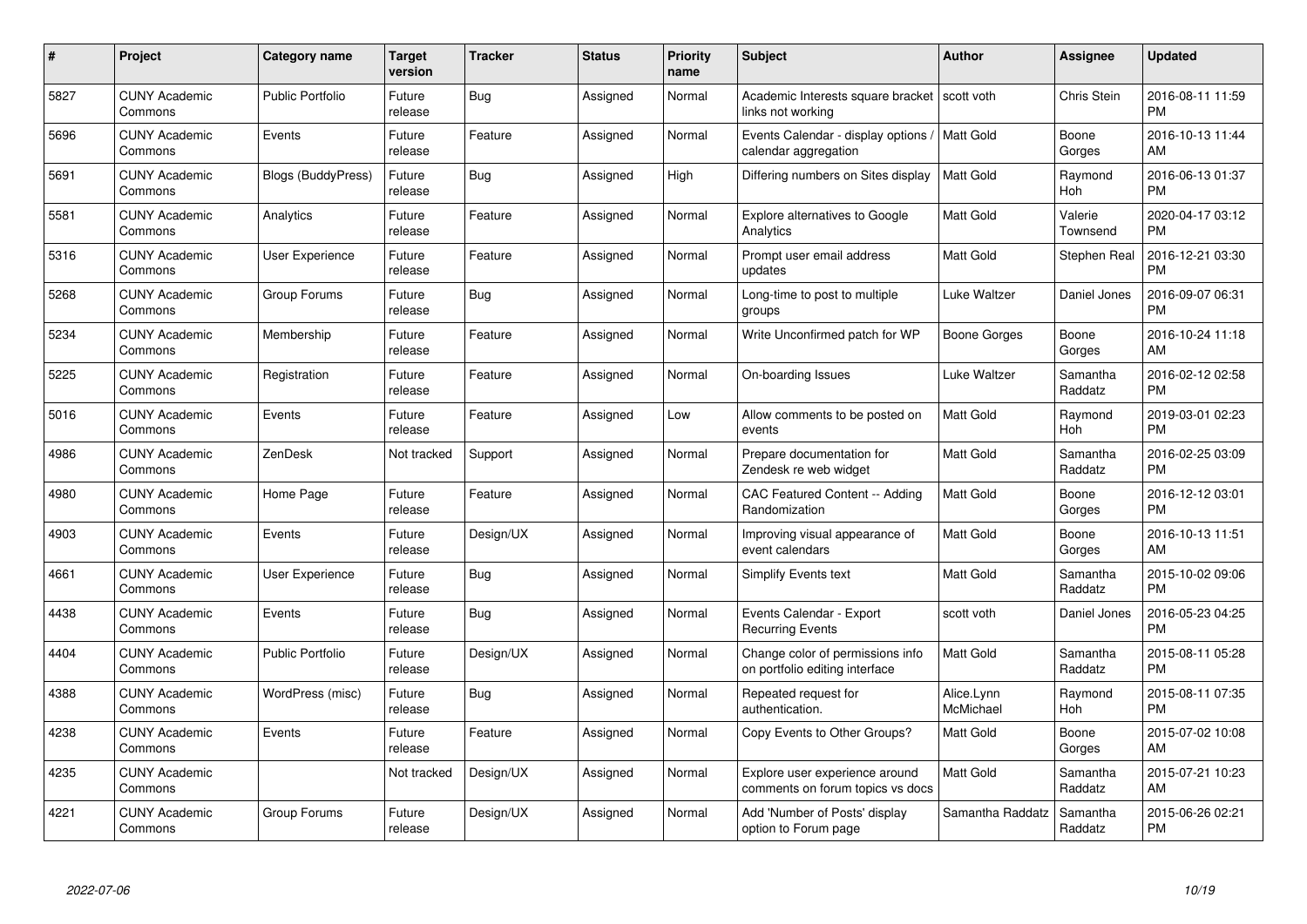| #    | Project                         | Category name           | <b>Target</b><br>version | Tracker       | <b>Status</b> | <b>Priority</b><br>name | <b>Subject</b>                                                             | <b>Author</b>        | Assignee            | <b>Updated</b>                |
|------|---------------------------------|-------------------------|--------------------------|---------------|---------------|-------------------------|----------------------------------------------------------------------------|----------------------|---------------------|-------------------------------|
| 4070 | <b>CUNY Academic</b><br>Commons | Analytics               | Not tracked              | Support       | Assigned      | Normal                  | Request for JITP site analytics                                            | <b>Matt Gold</b>     | Seth Persons        | 2016-02-23 03:09<br><b>PM</b> |
| 4053 | <b>CUNY Academic</b><br>Commons | Events                  | Future<br>release        | Feature       | Assigned      | Normal                  | Create new tab for past events                                             | <b>Matt Gold</b>     | Boone<br>Gorges     | 2015-05-12 02:10<br><b>PM</b> |
| 4027 | <b>CUNY Academic</b><br>Commons | Commons In A Box        | Not tracked              | Design/UX     | Assigned      | Normal                  | Usability review of CBOX update<br>procedures                              | <b>Matt Gold</b>     | Samantha<br>Raddatz | 2015-05-11 06:36<br><b>PM</b> |
| 3770 | <b>CUNY Academic</b><br>Commons | <b>Public Portfolio</b> | Future<br>release        | Feature       | Assigned      | Normal                  | Improve Layout/Formatting of<br>Positions Area on Public Portfolios        | Matt Gold            | Chris Stein         | 2015-04-01 09:17<br><b>PM</b> |
| 3768 | <b>CUNY Academic</b><br>Commons | <b>Public Portfolio</b> | Future<br>release        | Feature       | Assigned      | Normal                  | Institutions/Past positions on<br>public portfolios                        | Matt Gold            | Boone<br>Gorges     | 2018-04-23 10:44<br>AM        |
| 3759 | <b>CUNY Academic</b><br>Commons | WordPress (misc)        | Future<br>release        | Feature       | Assigned      | Normal                  | Review Interface for Adding Users<br>to Blogs                              | <b>Matt Gold</b>     | Boone<br>Gorges     | 2015-03-24 05:52<br><b>PM</b> |
| 3662 | <b>CUNY Academic</b><br>Commons | <b>SEO</b>              | Future<br>release        | Feature       | Assigned      | Normal                  | Duplicate Content/SEO/Google<br>issues                                     | <b>Matt Gold</b>     | Raymond<br>Hoh      | 2015-04-13 04:37<br><b>PM</b> |
| 3577 | <b>CUNY Academic</b><br>Commons | My Commons              | Future<br>release        | Design/UX     | Assigned      | Normal                  | Replies to items in My Commons                                             | <b>Matt Gold</b>     | Raymond<br>Hoh      | 2015-04-09 05:19<br><b>PM</b> |
| 3536 | <b>CUNY Academic</b><br>Commons | My Commons              | Future<br>release        | Feature       | Assigned      | Normal                  | Infinite Scroll on My Commons<br>page                                      | Matt Gold            | Raymond<br>Hoh      | 2015-04-13 04:42<br><b>PM</b> |
| 3524 | <b>CUNY Academic</b><br>Commons | Documentation           | Not tracked              | Documentation | Assigned      | Normal                  | Post describing all you can do<br>when starting up a new blog/group        | Matt Gold            | scott voth          | 2014-10-04 12:56<br><b>PM</b> |
| 3517 | <b>CUNY Academic</b><br>Commons | My Commons              | Future<br>release        | Feature       | Assigned      | Normal                  | Mute/Unmute My Commons<br>updates                                          | Matt Gold            | Raymond<br>Hoh      | 2015-11-09 01:19<br><b>PM</b> |
| 3511 | <b>CUNY Academic</b><br>Commons | Publicity               | 1.7                      | Publicity     | Assigned      | Normal                  | Social media for 1.7                                                       | Micki Kaufman        | Sarah<br>Morgano    | 2014-10-14 03:32<br><b>PM</b> |
| 3510 | <b>CUNY Academic</b><br>Commons | Publicity               | 1.7                      | Publicity     | Assigned      | Normal                  | Post on the News Blog re: 'My<br>Commons'                                  | Micki Kaufman        | Sarah<br>Morgano    | 2014-10-15 11:18<br>AM        |
| 3492 | <b>CUNY Academic</b><br>Commons | <b>WordPress Themes</b> | Future<br>release        | Support       | Assigned      | Normal                  | Add CBOX theme to the<br>Commons                                           | scott voth           | Raymond<br>Hoh      | 2014-10-08 05:55<br><b>PM</b> |
| 3475 | <b>CUNY Academic</b><br>Commons | Events                  | Future<br>release        | Feature       | Assigned      | Normal                  | Request to add plugin to<br>streamline room<br>booking/appointment booking | Naomi Barrettara     | Boone<br>Gorges     | 2014-12-01 05:14<br>PM        |
| 3473 | <b>CUNY Academic</b><br>Commons | User Experience         | Future<br>release        | Feature       | Assigned      | Normal                  | Commons profile: Add help info<br>about "Positions" replacing "title"      | Keith Miyake         | Samantha<br>Raddatz | 2015-11-09 02:28<br><b>PM</b> |
| 3458 | <b>CUNY Academic</b><br>Commons | Groups (misc)           | Future<br>release        | Feature       | Assigned      | Normal                  | Filter Members of Group by<br>Campus                                       | <b>Michael Smith</b> | Samantha<br>Raddatz | 2014-09-26 08:32<br><b>PM</b> |
| 3354 | <b>CUNY Academic</b><br>Commons | <b>Group Files</b>      | Future<br>release        | Feature       | Assigned      | Low                     | Allow Group Download of Multiple<br><b>Selected Files</b>                  | Matt Gold            | Chris Stein         | 2014-08-01 08:50<br>AM        |
| 3330 | <b>CUNY Academic</b><br>Commons | My Commons              | Future<br>release        | Feature       | Assigned      | Normal                  | "Commons Information" tool                                                 | Boone Gorges         | Chris Stein         | 2014-09-22 08:46<br><b>PM</b> |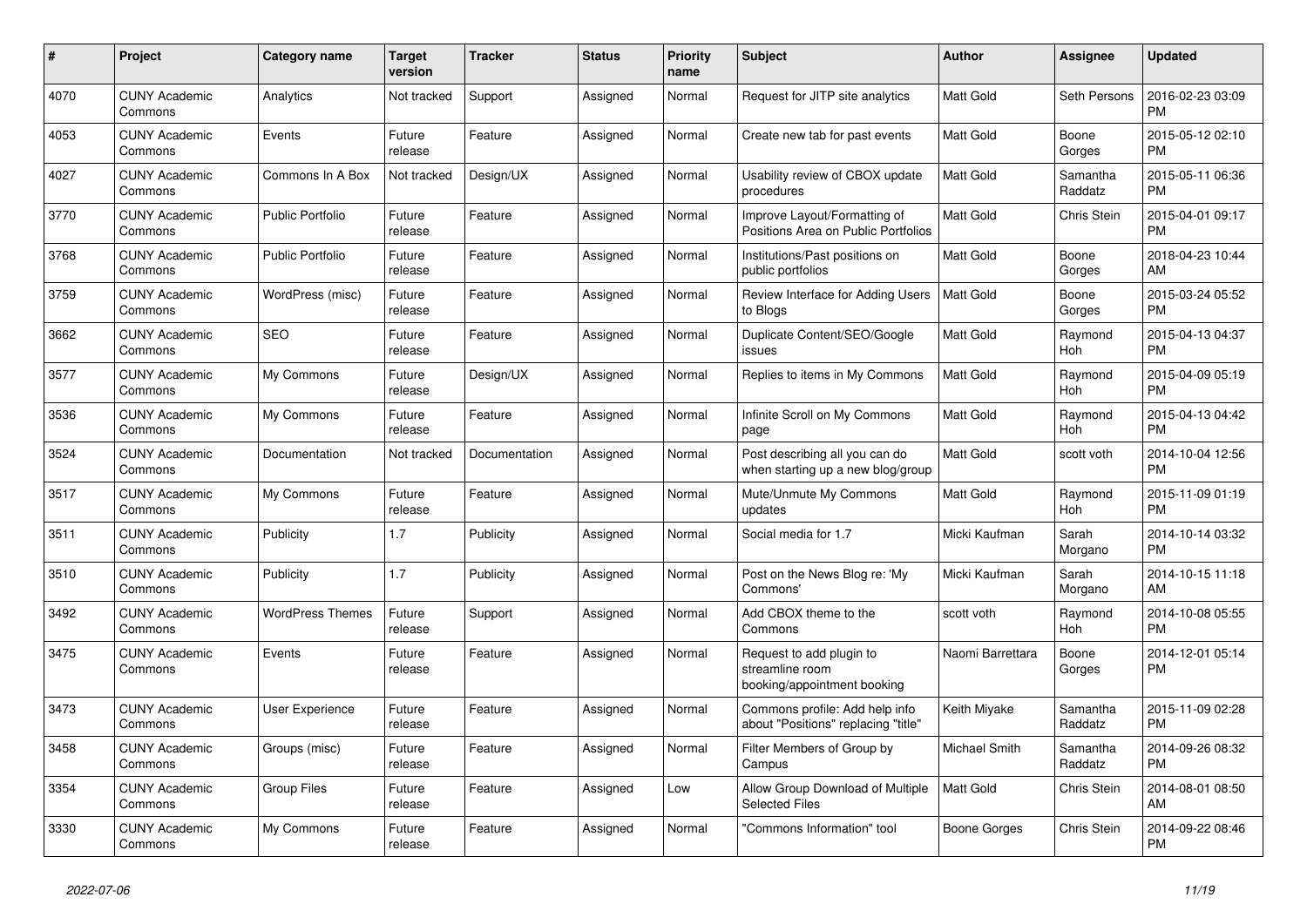| #    | Project                         | <b>Category name</b>           | <b>Target</b><br>version | <b>Tracker</b> | <b>Status</b> | Priority<br>name | <b>Subject</b>                                                              | Author              | <b>Assignee</b>  | <b>Updated</b>                |
|------|---------------------------------|--------------------------------|--------------------------|----------------|---------------|------------------|-----------------------------------------------------------------------------|---------------------|------------------|-------------------------------|
| 3308 | <b>CUNY Academic</b><br>Commons | Group Invitations              | Future<br>release        | Feature        | Assigned      | Normal           | Allow members to rescind group<br>invitations                               | <b>Matt Gold</b>    | Boone<br>Gorges  | 2015-04-01 08:53<br><b>PM</b> |
| 3230 | <b>CUNY Academic</b><br>Commons | Internal Tools and<br>Workflow | Not tracked              | Feature        | Assigned      | High             | Scripts for quicker<br>provisioning/updating of<br>development environments | <b>Boone Gorges</b> | Boone<br>Gorges  | 2016-01-26 04:54<br><b>PM</b> |
| 3220 | <b>CUNY Academic</b><br>Commons | <b>Public Portfolio</b>        | Future<br>release        | Feature        | Assigned      | Normal           | Add indent/outdent option to<br>Formatting Buttons on Profile<br>Page       | <b>Matt Gold</b>    | Boone<br>Gorges  | 2014-05-21 10:39<br><b>PM</b> |
| 3193 | <b>CUNY Academic</b><br>Commons | Group Forums                   | Future<br>release        | Feature        | Assigned      | Normal           | bbPress 2.x dynamic roles and<br>RBE                                        | <b>Boone Gorges</b> | Boone<br>Gorges  | 2014-09-30 01:30<br><b>PM</b> |
| 3192 | <b>CUNY Academic</b><br>Commons | Group Forums                   | Future<br>release        | Feature        | Assigned      | Normal           | Customizable forum views for<br>bbPress 2.x group forums                    | Boone Gorges        | Raymond<br>Hoh   | 2015-11-09 12:47<br><b>PM</b> |
| 3090 | <b>CUNY Academic</b><br>Commons | Twitter page                   | Future<br>release        | Feature        | Assigned      | Normal           | Prevent Retweets from showing<br>up on Commons twitter page                 | <b>Matt Gold</b>    | Tahir Butt       | 2016-10-24 11:31<br>AM        |
| 3080 | <b>CUNY Academic</b><br>Commons | <b>Group Files</b>             | Future<br>release        | Feature        | Assigned      | Low              | Create a system to keep track of<br>file changes                            | <b>Matt Gold</b>    | Boone<br>Gorges  | 2014-02-26 10:04<br><b>PM</b> |
| 3042 | <b>CUNY Academic</b><br>Commons | <b>Public Portfolio</b>        | Future<br>release        | Feature        | Assigned      | Normal           | Browsing member interests                                                   | Matt Gold           | Boone<br>Gorges  | 2015-03-21 09:04<br><b>PM</b> |
| 3002 | <b>CUNY Academic</b><br>Commons | Search                         | Future<br>release        | Feature        | Assigned      | Normal           | Overhaul CAC search by using<br>external search appliance                   | <b>Boone Gorges</b> | Boone<br>Gorges  | 2020-07-15 03:05<br><b>PM</b> |
| 2881 | <b>CUNY Academic</b><br>Commons | <b>Public Portfolio</b>        | Future<br>release        | Feature        | Assigned      | Normal           | Redesign the UX for Profiles                                                | Chris Stein         | Chris Stein      | 2016-10-13 12:45<br><b>PM</b> |
| 2832 | <b>CUNY Academic</b><br>Commons | <b>Public Portfolio</b>        | Future<br>release        | Feature        | Assigned      | Normal           | Improve interface for (not)<br>auto-linking profile fields                  | <b>Boone Gorges</b> | Chris Stein      | 2015-01-05 08:52<br><b>PM</b> |
| 2754 | <b>CUNY Academic</b><br>Commons | Design                         | Future<br>release        | Feature        | Assigned      | Normal           | Determine strategy for CAC logo<br>handling in top header                   | Micki Kaufman       | Chris Stein      | 2015-01-05 08:53<br><b>PM</b> |
| 2666 | <b>CUNY Academic</b><br>Commons | About page                     | Not tracked              | Documentation  | Assigned      | Normal           | <b>Update About Text</b>                                                    | Chris Stein         | Luke Waltzer     | 2016-03-04 11:19<br>AM        |
| 2612 | <b>CUNY Academic</b><br>Commons |                                | Not tracked              | Publicity      | Assigned      | Normal           | Pinterest site for the Commons                                              | local admin         | Sarah<br>Morgano | 2016-03-04 11:19<br>AM        |
| 2610 | <b>CUNY Academic</b><br>Commons | Group Invitations              | Future<br>release        | Feature        | Assigned      | Low              | Request: Custom invitation<br>message to group invites                      | local admin         | Boone<br>Gorges  | 2015-11-09 06:13<br><b>PM</b> |
| 2523 | <b>CUNY Academic</b><br>Commons | <b>BuddyPress Docs</b>         | Future<br>release        | Feature        | Assigned      | Normal           | Allow Users to Upload Images to<br>BP Docs                                  | <b>Matt Gold</b>    | Boone<br>Gorges  | 2015-11-09 06:14<br>PM        |
| 2325 | <b>CUNY Academic</b><br>Commons | BuddyPress (misc)              | Future<br>release        | Feature        | Assigned      | Low              | Profile should have separate fields   local admin<br>for first/last names   |                     | Boone<br>Gorges  | 2015-11-09 06:09<br>PM        |
| 2223 | <b>CUNY Academic</b><br>Commons | <b>WordPress Plugins</b>       | Future<br>release        | Feature        | Assigned      | Low              | Add Participad to the CUNY<br><b>Academic Commons</b>                       | <b>Matt Gold</b>    | Boone<br>Gorges  | 2014-09-17 10:03<br><b>PM</b> |
| 2175 | <b>CUNY Academic</b><br>Commons | WordPress (misc)               | Not tracked              | Support        | Assigned      | Normal           | Subscibe 2 vs. Jetpack<br>subscription options                              | local admin         | Matt Gold        | 2016-01-26 04:58<br><b>PM</b> |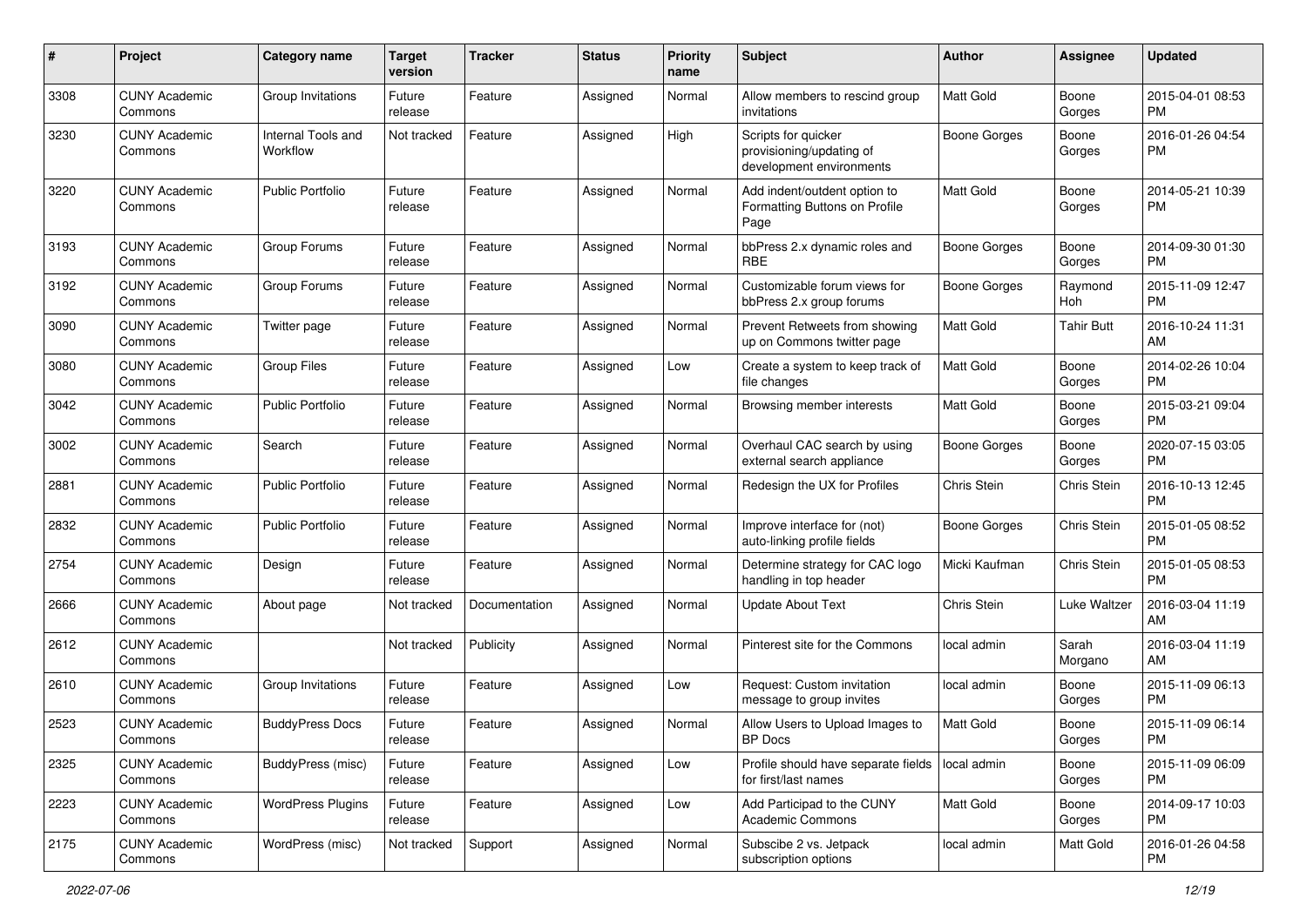| #    | Project                         | <b>Category name</b>     | <b>Target</b><br>version | <b>Tracker</b> | <b>Status</b> | <b>Priority</b><br>name | <b>Subject</b>                                                                     | <b>Author</b>       | <b>Assignee</b>     | <b>Updated</b>                |
|------|---------------------------------|--------------------------|--------------------------|----------------|---------------|-------------------------|------------------------------------------------------------------------------------|---------------------|---------------------|-------------------------------|
| 2167 | <b>CUNY Academic</b><br>Commons | WordPress (misc)         | Future<br>release        | <b>Bug</b>     | Assigned      | Normal                  | <b>CAC-Livestream Plugin Issues</b>                                                | Michael Smith       | Dominic<br>Giglio   | 2015-01-02 03:06<br><b>PM</b> |
| 2013 | <b>CUNY Academic</b><br>Commons | <b>Public Portfolio</b>  | Future<br>release        | Feature        | Assigned      | Low                     | Have Profile Privacy Options show<br>up only for filled-in fields                  | <b>Matt Gold</b>    | Boone<br>Gorges     | 2015-11-09 06:09<br><b>PM</b> |
| 1983 | <b>CUNY Academic</b><br>Commons | Home Page                | Future<br>release        | Feature        | Assigned      | Low                     | Media Library integration with<br>Featured Content plugin                          | <b>Boone Gorges</b> | Dominic<br>Giglio   | 2014-03-17 10:34<br>AM        |
| 1888 | <b>CUNY Academic</b><br>Commons | Home Page                | Future<br>release        | Feature        | Assigned      | Normal                  | Refactor BP MPO Activity Filter to<br>support proper pagination                    | Sarah Morgano       | Boone<br>Gorges     | 2014-05-01 07:11<br><b>PM</b> |
| 1744 | <b>CUNY Academic</b><br>Commons | <b>BuddyPress Docs</b>   | Future<br>release        | Feature        | Assigned      | Normal                  | Spreadsheet-style Docs                                                             | Boone Gorges        | Boone<br>Gorges     | 2015-11-09 06:13<br><b>PM</b> |
| 1562 | <b>CUNY Academic</b><br>Commons | <b>WordPress Plugins</b> | Future<br>release        | Feature        | Assigned      | Low                     | Play with NYT Collaborative<br><b>Authoring Tool</b>                               | <b>Matt Gold</b>    | Boone<br>Gorges     | 2015-01-05 08:47<br><b>PM</b> |
| 1508 | <b>CUNY Academic</b><br>Commons | WordPress (misc)         | Future<br>release        | Feature        | Assigned      | Normal                  | Share login cookies across<br>mapped domains                                       | <b>Boone Gorges</b> | Boone<br>Gorges     | 2012-07-02 12:12<br><b>PM</b> |
| 1460 | <b>CUNY Academic</b><br>Commons | Analytics                | Future<br>release        | Feature        | Assigned      | Normal                  | Update System Report                                                               | <b>Brian Foote</b>  | Boone<br>Gorges     | 2015-11-09 06:13<br><b>PM</b> |
| 1423 | <b>CUNY Academic</b><br>Commons | BuddyPress (misc)        | Future<br>release        | Feature        | Assigned      | Low                     | Show an avatar for pingback<br>comment activity items                              | <b>Boone Gorges</b> | Tahir Butt          | 2016-10-24 12:03<br><b>PM</b> |
| 1422 | <b>CUNY Academic</b><br>Commons | <b>BuddyPress Docs</b>   | Future<br>release        | Feature        | Assigned      | Normal                  | Make "created Doc" activity icons<br>non-mini                                      | <b>Boone Gorges</b> | Boone<br>Gorges     | 2015-11-09 05:48<br><b>PM</b> |
| 1417 | <b>CUNY Academic</b><br>Commons | <b>BuddyPress Docs</b>   | Future<br>release        | Feature        | Assigned      | Low                     | Bulk actions for BuddyPress Docs                                                   | <b>Boone Gorges</b> | Boone<br>Gorges     | 2016-10-17 10:41<br><b>PM</b> |
| 1192 | <b>CUNY Academic</b><br>Commons | <b>Group Files</b>       | Future<br>release        | Feature        | Assigned      | Low                     | When posting group files, allow<br>users to add a category without<br>saving       | <b>Matt Gold</b>    | Raymond<br>Hoh      | 2015-11-09 05:53<br><b>PM</b> |
| 1165 | <b>CUNY Academic</b><br>Commons | <b>Email Invitations</b> | Future<br>release        | Feature        | Assigned      | Low                     | Allow saved lists of invitees under<br>Send Invites                                | <b>Boone Gorges</b> | Boone<br>Gorges     | 2015-11-09 06:03<br><b>PM</b> |
| 1105 | <b>CUNY Academic</b><br>Commons | WordPress (misc)         | Future<br>release        | Feature        | Assigned      | Normal                  | Rephrase Blog Privacy Options                                                      | Matt Gold           | Samantha<br>Raddatz | 2015-11-09 06:19<br><b>PM</b> |
| 940  | <b>CUNY Academic</b><br>Commons | Redmine                  | Future<br>release        | Feature        | Assigned      | Low                     | Communication with users after<br>releases                                         | Matt Gold           | Dominic<br>Giglio   | 2012-09-09 04:36<br><b>PM</b> |
| 860  | <b>CUNY Academic</b><br>Commons | Design                   | Future<br>release        | Design/UX      | Assigned      | Normal                  | <b>Standardize Button Treatment</b><br>Across the Commons                          | Chris Stein         | Chris Stein         | 2014-05-01 09:45<br>AM        |
| 658  | <b>CUNY Academic</b><br>Commons | <b>WordPress Plugins</b> | Future<br>release        | Feature        | Assigned      | Normal                  | Rebulid Sitewide Tag Suggestion                                                    | Matt Gold           | Boone<br>Gorges     | 2015-01-05 08:47<br><b>PM</b> |
| 653  | <b>CUNY Academic</b><br>Commons | Group Blogs              | Future<br>release        | Feature        | Assigned      | Normal                  | Redesign Integration of Groups<br>and Blogs                                        | Matt Gold           | Samantha<br>Raddatz | 2015-11-09 05:40<br><b>PM</b> |
| 636  | <b>CUNY Academic</b><br>Commons | WordPress (misc)         | Not tracked              | Support        | Assigned      | Normal                  | Create Lynda.com-like Table of<br>Contents for Prospective Tutorial<br>Screencasts | Matt Gold           | scott voth          | 2016-02-23 03:12<br><b>PM</b> |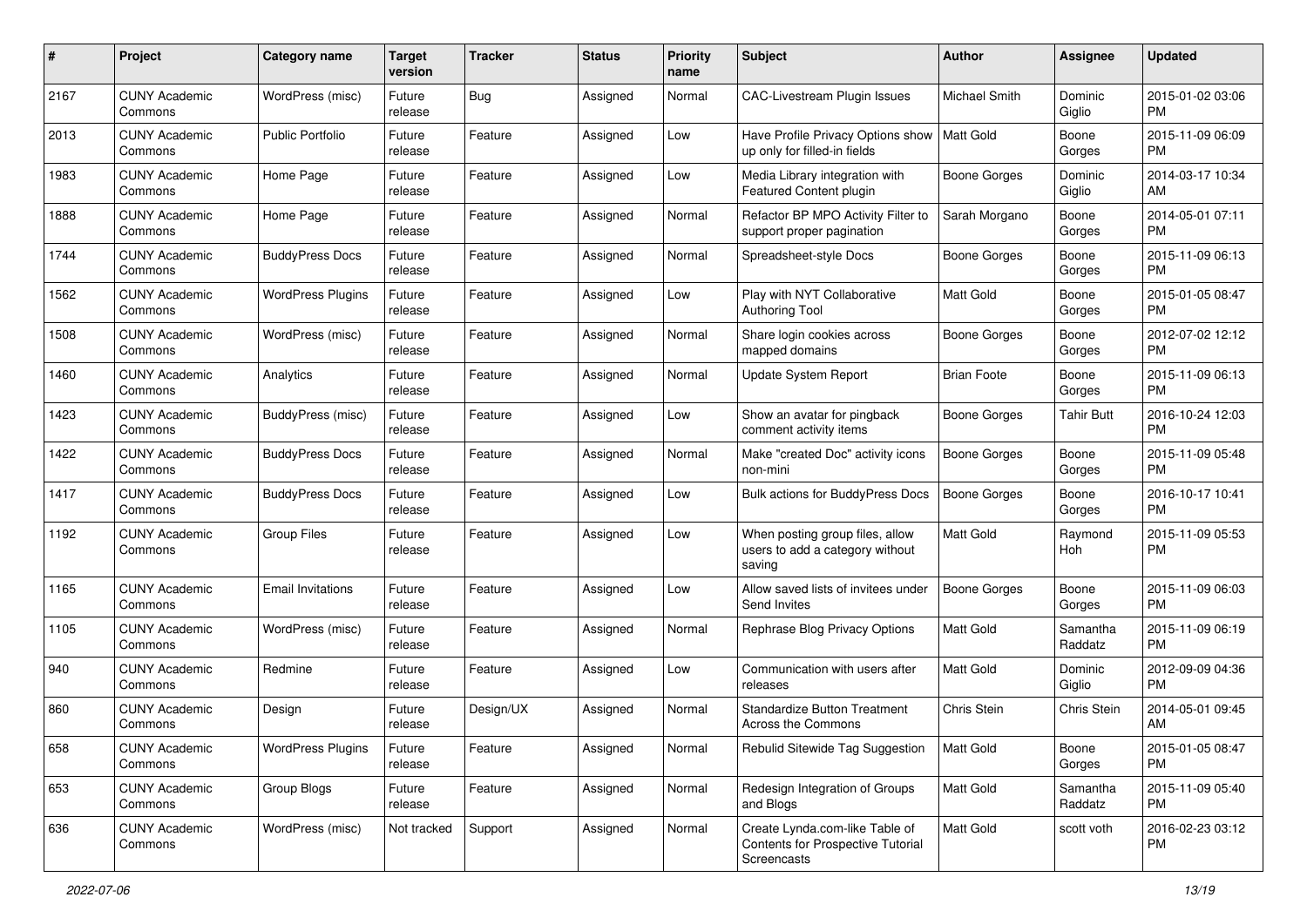| #    | Project                         | <b>Category name</b>       | <b>Target</b><br>version | <b>Tracker</b> | <b>Status</b> | <b>Priority</b><br>name | <b>Subject</b>                                                                | <b>Author</b>       | <b>Assignee</b>     | <b>Updated</b>                |
|------|---------------------------------|----------------------------|--------------------------|----------------|---------------|-------------------------|-------------------------------------------------------------------------------|---------------------|---------------------|-------------------------------|
| 635  | <b>CUNY Academic</b><br>Commons | BuddyPress (misc)          | Future<br>release        | Feature        | Assigned      | Normal                  | Big Blue Button -<br>Videoconferencing in Groups and<br><b>Blogs</b>          | Matt Gold           | Boone<br>Gorges     | 2011-03-14 03:24<br>PM        |
| 618  | <b>CUNY Academic</b><br>Commons | <b>BuddyPress Docs</b>     | Future<br>release        | Feature        | Assigned      | Normal                  | BuddyPress Docs: export formats                                               | <b>Boone Gorges</b> | Boone<br>Gorges     | 2015-11-09 05:38<br>PM        |
| 599  | <b>CUNY Academic</b><br>Commons | BuddyPress (misc)          | Future<br>release        | Feature        | Assigned      | Normal                  | Consider adding rating plugins for<br><b>BuddyPress/BBPress</b>               | <b>Matt Gold</b>    | Boone<br>Gorges     | 2011-08-22 06:50<br><b>PM</b> |
| 585  | <b>CUNY Academic</b><br>Commons | Group Forums               | Future<br>release        | Feature        | Assigned      | Normal                  | Merge Forum Topics                                                            | Sarah Morgano       | Boone<br>Gorges     | 2011-07-06 04:11<br><b>PM</b> |
| 554  | <b>CUNY Academic</b><br>Commons | BuddyPress (misc)          | Future<br>release        | Feature        | Assigned      | Normal                  | Add Trackback notifications to<br>site-wide activity feed                     | Matt Gold           | Boone<br>Gorges     | 2015-11-09 06:19<br><b>PM</b> |
| 519  | <b>CUNY Academic</b><br>Commons | <b>BuddyPress Docs</b>     | Future<br>release        | Feature        | Assigned      | Low                     | TOC for individual docs - for new<br>BP "wiki-like" plugin                    | scott voth          | Boone<br>Gorges     | 2015-11-09 05:54<br><b>PM</b> |
| 500  | <b>CUNY Academic</b><br>Commons | BuddyPress (misc)          | Future<br>release        | Feature        | Assigned      | Normal                  | <b>Export Group Data</b>                                                      | Matt Gold           | Boone<br>Gorges     | 2010-12-19 12:09<br><b>PM</b> |
| 497  | <b>CUNY Academic</b><br>Commons | <b>WordPress Plugins</b>   | Future<br>release        | Feature        | Assigned      | Normal                  | Drag and Drop Ordering on<br>Gallery Post Plugin                              | Matt Gold           | Ron Rennick         | 2015-11-09 06:18<br><b>PM</b> |
| 481  | <b>CUNY Academic</b><br>Commons | Groups (misc)              | Future<br>release        | Feature        | Assigned      | Normal                  | ability to archive inactive groups<br>and blogs                               | Michael Mandiberg   | Samantha<br>Raddatz | 2015-11-09 05:56<br>PM        |
| 435  | <b>CUNY Academic</b><br>Commons | BuddyPress (misc)          | Future<br>release        | Feature        | Assigned      | Normal                  | Include Avatar Images in Forum<br><b>Post Notification Emails</b>             | Matt Gold           | Boone<br>Gorges     | 2010-12-08 12:40<br><b>PM</b> |
| 412  | <b>CUNY Academic</b><br>Commons | <b>WordPress Themes</b>    | Future<br>release        | Feature        | Assigned      | Normal                  | Featured Themes                                                               | Matt Gold           | Dominic<br>Giglio   | 2015-01-05 08:44<br><b>PM</b> |
| 377  | <b>CUNY Academic</b><br>Commons | BuddyPress (misc)          | Future<br>release        | Feature        | Assigned      | Normal                  | Like buttons                                                                  | Matt Gold           | Boone<br>Gorges     | 2010-11-16 05:13<br><b>PM</b> |
| 370  | <b>CUNY Academic</b><br>Commons | Registration               | Future<br>release        | Feature        | Assigned      | High                    | <b>Guest Accounts</b>                                                         | Matt Gold           | Matt Gold           | 2015-04-09 09:33<br><b>PM</b> |
| 365  | <b>CUNY Academic</b><br>Commons | WordPress (misc)           | Future<br>release        | Feature        | Assigned      | Normal                  | <b>Create Mouseover Tooltips</b><br>throughout Site                           | Matt Gold           | Chris Stein         | 2015-11-09 06:18<br><b>PM</b> |
| 333  | <b>CUNY Academic</b><br>Commons | <b>Email Notifications</b> | Future<br>release        | Feature        | Assigned      | Low                     | Delay Forum Notification Email<br>Delivery Until After Editing Period<br>Ends | Matt Gold           | Raymond<br>Hoh      | 2015-11-09 06:01<br><b>PM</b> |
| 310  | <b>CUNY Academic</b><br>Commons | BuddyPress (misc)          | Future<br>release        | Feature        | Assigned      | Low                     | <b>Friend Request Email</b>                                                   | Matt Gold           | Samantha<br>Raddatz | 2015-11-09 05:08<br>PM        |
| 287  | <b>CUNY Academic</b><br>Commons | WordPress (misc)           | Future<br>release        | Feature        | Assigned      | Normal                  | Create troubleshooting tool for<br>account sign-up                            | Matt Gold           | Boone<br>Gorges     | 2015-11-09 06:17<br>PM        |
| 58   | <b>CUNY Academic</b><br>Commons | BuddyPress (misc)          | Future<br>release        | Feature        | Assigned      | Low                     | Make member search sortable by<br>last name                                   | Roberta Brody       | Boone<br>Gorges     | 2010-08-26 02:38<br>PM        |
| 8992 | <b>NYCDH Community</b><br>Site  |                            |                          | <b>Bug</b>     | Assigned      | Normal                  | Multiple RBE error reports                                                    | Matt Gold           | Raymond<br>Hoh      | 2017-12-11 05:43<br><b>PM</b> |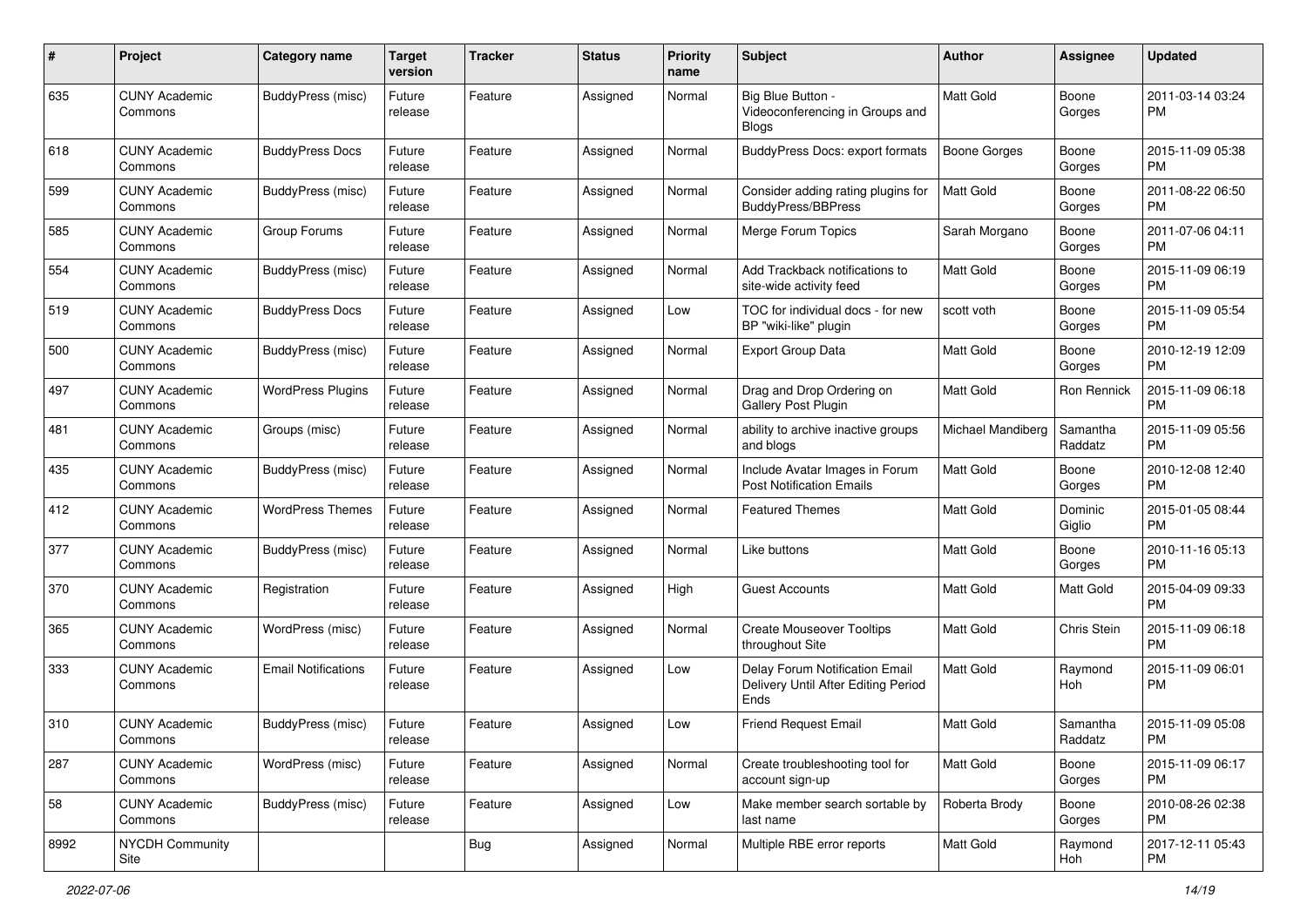| #     | Project                               | Category name            | <b>Target</b><br>version | <b>Tracker</b> | <b>Status</b>        | Priority<br>name | Subject                                                                   | Author                  | <b>Assignee</b> | <b>Updated</b>                |
|-------|---------------------------------------|--------------------------|--------------------------|----------------|----------------------|------------------|---------------------------------------------------------------------------|-------------------------|-----------------|-------------------------------|
| 2618  | NYCDH Community<br>Site               |                          |                          | <b>Bug</b>     | Assigned             | Low              | Mark blogs as spam when created   Matt Gold<br>by users marked as spam    |                         | Boone<br>Gorges | 2013-06-09 11:38<br><b>PM</b> |
| 2577  | <b>NYCDH Community</b><br>Site        |                          |                          | Feature        | Assigned             | Low              | Investigate Potential to Add Links<br>to the Forum                        | <b>Mark Newton</b>      | Alex Gil        | 2013-05-16 09:40<br><b>PM</b> |
| 2574  | <b>NYCDH Community</b><br><b>Site</b> |                          |                          | Feature        | Assigned             | Normal           | Add Way to Upload Files to<br>Groups                                      | <b>Mark Newton</b>      | Raymond<br>Hoh  | 2013-05-18 07:46<br><b>PM</b> |
| 2571  | NYCDH Community<br><b>Site</b>        |                          |                          | Feature        | Assigned             | Normal           | Add Google custom search box to<br>homepage                               | <b>Mark Newton</b>      | Raymond<br>Hoh  | 2013-05-18 07:49<br><b>PM</b> |
| 16092 | <b>CUNY Academic</b><br>Commons       |                          | Future<br>release        | Feature        | Hold                 | Normal           | Don't show main site in Site<br>search results                            | Boone Gorges            | Boone<br>Gorges | 2022-05-17 03:12<br><b>PM</b> |
| 14113 | <b>CUNY Academic</b><br>Commons       | WordPress (misc)         | Future<br>release        | <b>Bug</b>     | Hold                 | Normal           | Block Editor Not Working on this<br>page - Json error                     | scott voth              | Boone<br>Gorges | 2021-03-05 11:01<br>AM        |
| 13912 | <b>CUNY Academic</b><br>Commons       |                          | Not tracked              | Feature        | Hold                 | Low              | posting "missed schedule"                                                 | Marilyn Weber           |                 | 2021-02-23 10:46<br>AM        |
| 11848 | <b>CUNY Academic</b><br>Commons       |                          | Not tracked              | Support        | Hold                 | Normal           | a Dean of Faculty wants to share a   Marilyn Weber<br>large file          |                         |                 | 2019-09-24 08:44<br>AM        |
| 9060  | <b>CUNY Academic</b><br>Commons       | Commons In A Box         | Not tracked              | Bug            | Hold                 | Normal           | Problems with CBox image library<br>/ upload                              | Lisa Rhody              | Raymond<br>Hoh  | 2018-01-10 03:26<br><b>PM</b> |
| 8991  | <b>CUNY Academic</b><br>Commons       | Reply By Email           | Not tracked              | <b>Bug</b>     | Hold                 | Normal           | RBE duplicate email message<br>issue                                      | <b>Matt Gold</b>        | Raymond<br>Hoh  | 2018-02-18 08:53<br><b>PM</b> |
| 8756  | <b>CUNY Academic</b><br>Commons       | Group Blogs              | Future<br>release        | Feature        | Hold                 | Normal           | Connect multiple blogs to one<br>group?                                   | <b>Matt Gold</b>        | Boone<br>Gorges | 2017-09-30 10:42<br>AM        |
| 3939  | <b>CUNY Academic</b><br>Commons       | <b>WordPress Plugins</b> | Future<br>release        | <b>Bug</b>     | Hold                 | Normal           | Activity stream support for<br>Co-Authors Plus plugin                     | Raymond Hoh             | Raymond<br>Hoh  | 2015-11-09 06:13<br><b>PM</b> |
| 3369  | <b>CUNY Academic</b><br>Commons       | Reply By Email           | Not tracked              | Outreach       | Hold                 | Normal           | Release reply by email to WP<br>plugin directory                          | <b>Matt Gold</b>        | Raymond<br>Hoh  | 2016-03-01 12:46<br><b>PM</b> |
| 2576  | <b>NYCDH Community</b><br>Site        |                          |                          | Bug            | Hold                 | Low              | <b>Test Next Button in Javascript</b><br><b>Tutorial Under Activities</b> | <b>Mark Newton</b>      | Alex Gil        | 2013-05-18 02:55<br><b>PM</b> |
| 16290 | <b>CUNY Academic</b><br>Commons       |                          |                          | Feature        | Reporter<br>Feedback | Normal           | Add Table Of Contents Block<br>plug-in                                    | Raffi<br>Khatchadourian |                 | 2022-06-24 10:26<br>AM        |
| 16245 | <b>CUNY Academic</b><br>Commons       | WordPress (misc)         |                          | Bug            | Reporter<br>Feedback | Normal           | Save Button missing on<br><b>WordPress Profile page</b>                   | scott voth              | Raymond<br>Hoh  | 2022-06-16 03:09<br><b>PM</b> |
| 16110 | <b>CUNY Academic</b><br>Commons       |                          |                          | Support        | Reporter<br>Feedback | Normal           | remove Creative Commons<br>license from pages?                            | Marilyn Weber           | Raymond<br>Hoh  | 2022-05-17 06:11<br><b>PM</b> |
| 16099 | <b>CUNY Academic</b><br>Commons       |                          |                          | Support        | Reporter<br>Feedback | Normal           | request for Newsletter Glue                                               | Marilyn Weber           |                 | 2022-05-13 12:14<br><b>PM</b> |
| 15923 | <b>CUNY Academic</b><br>Commons       |                          | Not tracked              | Feature        | Reporter<br>Feedback | Normal           | <b>Bellows Plugin Adjustments</b>                                         | Laurie Hurson           |                 | 2022-04-20 10:10<br>AM        |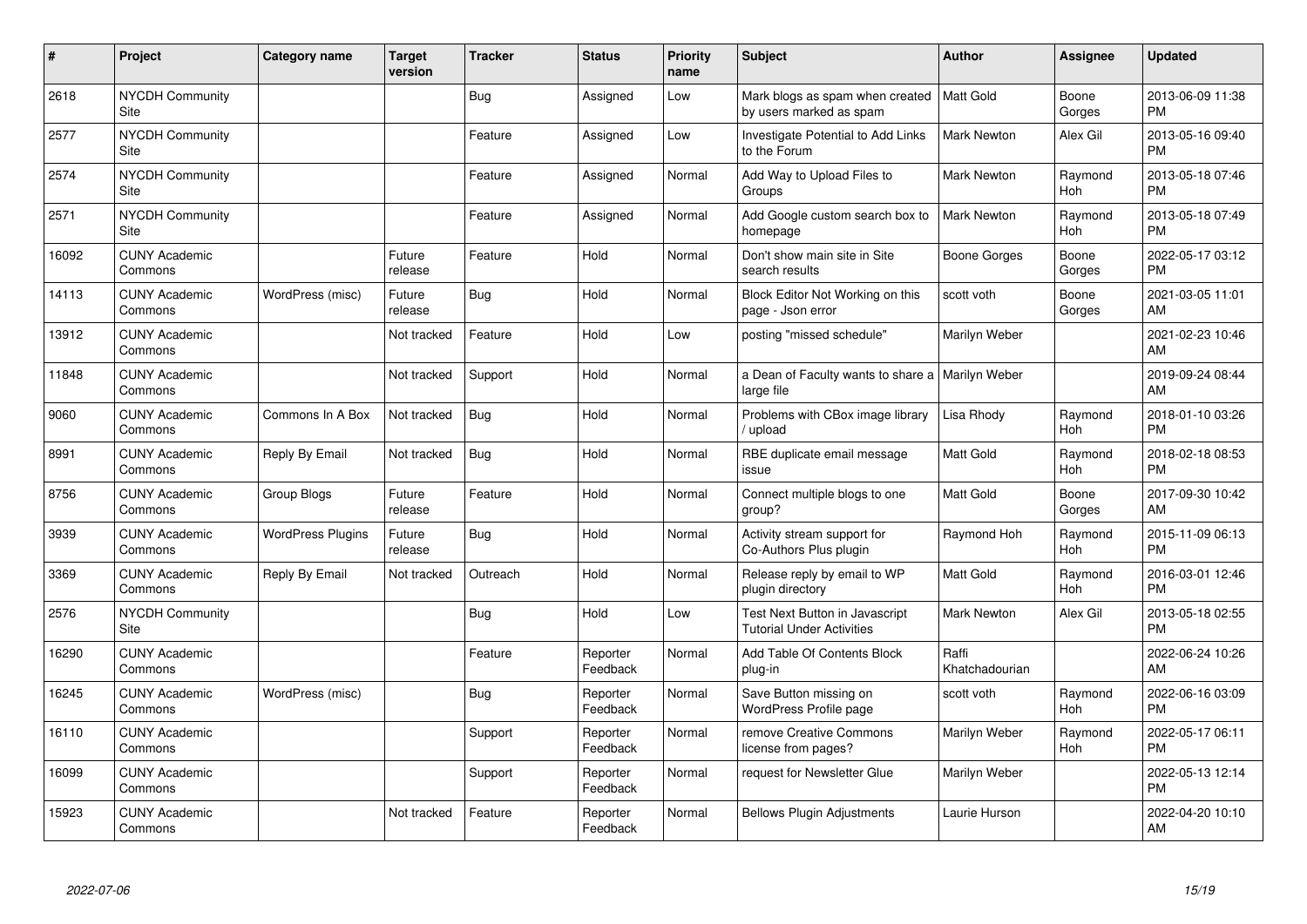| #     | Project                         | <b>Category name</b>     | <b>Target</b><br>version | <b>Tracker</b> | <b>Status</b>        | <b>Priority</b><br>name | <b>Subject</b>                                                    | <b>Author</b>           | <b>Assignee</b> | <b>Updated</b>                |
|-------|---------------------------------|--------------------------|--------------------------|----------------|----------------------|-------------------------|-------------------------------------------------------------------|-------------------------|-----------------|-------------------------------|
| 15655 | <b>CUNY Academic</b><br>Commons |                          | 2.0.3                    | Support        | Reporter<br>Feedback | Normal                  | Event Aggregator plugin?                                          | Marilyn Weber           |                 | 2022-06-29 11:32<br>AM        |
| 15613 | <b>CUNY Academic</b><br>Commons |                          | 2.0.3                    | Feature        | Reporter<br>Feedback | Normal                  | Adding "Passster" plugin                                          | Laurie Hurson           |                 | 2022-06-29 11:32<br>AM        |
| 15516 | <b>CUNY Academic</b><br>Commons | <b>WordPress Plugins</b> |                          | Bug            | Reporter<br>Feedback | Normal                  | Can't publish or save draft of post<br>on wordpress.com           | Raffi<br>Khatchadourian | Raymond<br>Hoh  | 2022-03-02 05:52<br><b>PM</b> |
| 15370 | <b>CUNY Academic</b><br>Commons |                          |                          | Support        | Reporter<br>Feedback | Normal                  | All-in-One Event Calendar?                                        | Marilyn Weber           |                 | 2022-02-17 11:03<br>AM        |
| 15260 | <b>CUNY Academic</b><br>Commons |                          |                          | Support        | Reporter<br>Feedback | Normal                  | Diacritical markings   European<br>Stages                         | Marilyn Weber           |                 | 2022-02-04 08:16<br>AM        |
| 15242 | <b>CUNY Academic</b><br>Commons | Performance              | Not tracked              | Bug            | Reporter<br>Feedback | Normal                  | Slugist site                                                      | Raffi<br>Khatchadourian | Boone<br>Gorges | 2022-02-07 11:14<br>AM        |
| 15176 | <b>CUNY Academic</b><br>Commons |                          | Not tracked              | Support        | Reporter<br>Feedback | Normal                  | Archiving Q Writing & Old<br>Wordpress Sites on the Commons       | Laurie Hurson           |                 | 2022-02-08 10:28<br>AM        |
| 15169 | <b>CUNY Academic</b><br>Commons |                          | 2.0.3                    | Support        | Reporter<br>Feedback | Normal                  | new Prelude website zipfiles for<br>custom theme and other files. | Marilyn Weber           |                 | 2022-06-29 11:32<br>AM        |
| 14983 | <b>CUNY Academic</b><br>Commons | WordPress (misc)         | Not tracked              | Support        | Reporter<br>Feedback | Normal                  | "Read More" tag not working                                       | Rebecca Krisel          | Raymond<br>Hoh  | 2021-11-23 01:17<br><b>PM</b> |
| 14900 | <b>CUNY Academic</b><br>Commons |                          | Not tracked              | Support        | Reporter<br>Feedback | Normal                  | previous theme?                                                   | Marilyn Weber           |                 | 2021-10-25 10:31<br>AM        |
| 14842 | <b>CUNY Academic</b><br>Commons |                          | Not tracked              | Support        | Reporter<br>Feedback | Normal                  | Question about widgets and block<br>editor                        | Gina Cherry             |                 | 2021-10-06 03:01<br><b>PM</b> |
| 14784 | <b>CUNY Academic</b><br>Commons |                          |                          | Support        | Reporter<br>Feedback | Normal                  | User report of logo problem when<br>using Customizer theme        | Marilyn Weber           |                 | 2021-09-17 10:25<br>AM        |
| 14629 | <b>CUNY Academic</b><br>Commons |                          | Not tracked              | Bug            | Reporter<br>Feedback | Normal                  | Possible Post Order Bug?                                          | <b>Syelle Graves</b>    |                 | 2021-09-14 10:47<br>AM        |
| 14538 | <b>CUNY Academic</b><br>Commons |                          | Not tracked              | Support        | Reporter<br>Feedback | Normal                  | <b>Weebly To Commons</b>                                          | Laurie Hurson           |                 | 2021-09-14 10:47<br>AM        |
| 14504 | <b>CUNY Academic</b><br>Commons |                          | Not tracked              | Publicity      | Reporter<br>Feedback | Normal                  | Adding showcases to home page<br>menu                             | Laurie Hurson           | Boone<br>Gorges | 2022-01-19 03:26<br><b>PM</b> |
| 14483 | <b>CUNY Academic</b><br>Commons | WordPress - Media        | Not tracked              | <b>Bug</b>     | Reporter<br>Feedback | Normal                  | Wordpress PDF Embed Stopped<br>Working after JITP Media Clone     | Patrick DeDauw          | Boone<br>Gorges | 2021-05-20 01:51<br><b>PM</b> |
| 14398 | <b>CUNY Academic</b><br>Commons |                          | Not tracked              | Support        | Reporter<br>Feedback | Normal                  | Events plug-in notification problem                               | Marilyn Weber           |                 | 2021-05-11 11:21<br>AM        |
| 14074 | <b>CUNY Academic</b><br>Commons | WordPress (misc)         | Not tracked              | Support        | Reporter<br>Feedback | Normal                  | page password protection problem                                  | Marilyn Weber           |                 | 2021-03-02 11:03<br>AM        |
| 13975 | <b>CUNY Academic</b><br>Commons | Social Paper             | Not tracked              | Support        | Reporter<br>Feedback | Normal                  | can't approve comments on Social<br>Paper paper                   | Marilyn Weber           |                 | 2021-02-12 09:33<br>AM        |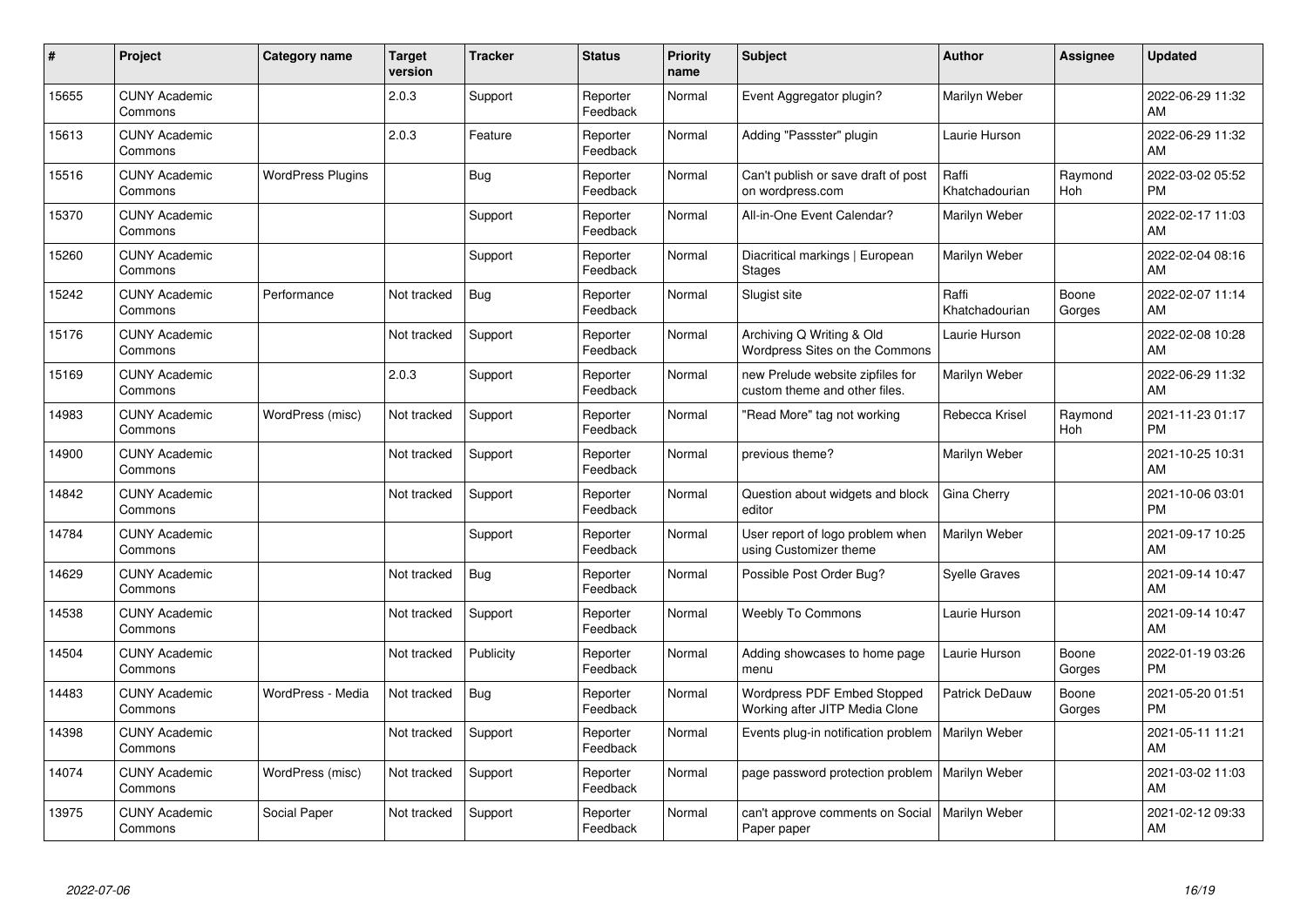| $\vert$ # | <b>Project</b>                  | <b>Category name</b>       | <b>Target</b><br>version | <b>Tracker</b> | <b>Status</b>        | <b>Priority</b><br>name | <b>Subject</b>                                                                                | <b>Author</b> | Assignee        | <b>Updated</b>                |
|-----------|---------------------------------|----------------------------|--------------------------|----------------|----------------------|-------------------------|-----------------------------------------------------------------------------------------------|---------------|-----------------|-------------------------------|
| 13328     | <b>CUNY Academic</b><br>Commons | Group Forums               | Not tracked              | <b>Bug</b>     | Reporter<br>Feedback | Normal                  | cross-posting in two related<br>groups                                                        | Marilyn Weber | Raymond<br>Hoh  | 2020-09-15 10:39<br><b>PM</b> |
| 13255     | <b>CUNY Academic</b><br>Commons |                            | Not tracked              | Support        | Reporter<br>Feedback | Normal                  | Accessibility problems                                                                        | Marilyn Weber |                 | 2020-09-01 05:48<br><b>PM</b> |
| 13034     | <b>CUNY Academic</b><br>Commons |                            | Not tracked              | Support        | Reporter<br>Feedback | Normal                  | a site is asking people to join the<br>Commons to get a download                              | Marilyn Weber |                 | 2020-07-12 07:23<br>AM        |
| 12741     | <b>CUNY Academic</b><br>Commons | <b>WordPress Plugins</b>   | Not tracked              | Support        | Reporter<br>Feedback | Normal                  | <b>Tableau Public Viz Block</b>                                                               | Marilyn Weber | Raymond<br>Hoh  | 2020-05-12 11:00<br>AM        |
| 12484     | <b>CUNY Academic</b><br>Commons |                            | Not tracked              | Support        | Reporter<br>Feedback | Normal                  | Sign up Code for COIL Course<br>starting in March                                             | Laurie Hurson | Matt Gold       | 2020-03-02 02:26<br><b>PM</b> |
| 12446     | <b>CUNY Academic</b><br>Commons | Groups (misc)              | Future<br>release        | Feature        | Reporter<br>Feedback | Normal                  | Toggle default site to group forum<br>posting                                                 | Laurie Hurson | Laurie Hurson   | 2020-03-10 11:57<br>AM        |
| 12360     | <b>CUNY Academic</b><br>Commons | <b>WordPress Themes</b>    | Not tracked              | Bug            | Reporter<br>Feedback | Normal                  | site just says "DANTE We are<br>currently in maintenance mode,<br>please check back shortly." | Marilyn Weber |                 | 2020-02-04 12:13<br><b>PM</b> |
| 12350     | <b>CUNY Academic</b><br>Commons | <b>Blogs (BuddyPress)</b>  | Not tracked              | Support        | Reporter<br>Feedback | Normal                  | URL creation problem                                                                          | Marilyn Weber |                 | 2020-02-03 11:27<br>AM        |
| 12198     | <b>CUNY Academic</b><br>Commons |                            | Not tracked              | Bug            | Reporter<br>Feedback | Normal                  | Duplicate listing in My Sites                                                                 | Tom Harbison  |                 | 2019-12-09 05:50<br><b>PM</b> |
| 12121     | <b>CUNY Academic</b><br>Commons | <b>WordPress Plugins</b>   | 2.0.3                    | Feature        | Reporter<br>Feedback | Normal                  | Embedding H5P Iframes on<br>Commons Site                                                      | Laurie Hurson | Boone<br>Gorges | 2022-06-29 11:32<br>AM        |
| 12004     | <b>CUNY Academic</b><br>Commons |                            | Not tracked              | Support        | Reporter<br>Feedback | Normal                  | Notifications for spam blog<br>comments                                                       | Gina Cherry   | Raymond<br>Hoh  | 2019-11-01 12:05<br><b>PM</b> |
| 11971     | <b>CUNY Academic</b><br>Commons | <b>Email Notifications</b> | Future<br>release        | Bug            | Reporter<br>Feedback | Low                     | Pictures obscured in emailed post<br>notifications                                            | Marilyn Weber | Raymond<br>Hoh  | 2019-11-21 01:14<br><b>PM</b> |
| 11945     | <b>CUNY Academic</b><br>Commons | Reckoning                  | Future<br>release        | Feature        | Reporter<br>Feedback | Normal                  | Add Comments bubble to<br>Reckoning views                                                     | Boone Gorges  | Boone<br>Gorges | 2019-11-12 05:14<br><b>PM</b> |
| 11788     | <b>CUNY Academic</b><br>Commons | <b>WordPress Plugins</b>   | Future<br>release        | Support        | Reporter<br>Feedback | Normal                  | Plugin Request - Browse Aloud                                                                 | scott voth    |                 | 2019-09-24 08:42<br>AM        |
| 11787     | <b>CUNY Academic</b><br>Commons |                            | Not tracked              | Support        | Reporter<br>Feedback | Normal                  | automated comments notifications<br>on ZenDesk                                                | Marilyn Weber |                 | 2019-08-26 06:18<br><b>PM</b> |
| 11771     | <b>CUNY Academic</b><br>Commons |                            | Not tracked              | Support        | Reporter<br>Feedback | Normal                  | post displays in sections                                                                     | Marilyn Weber |                 | 2019-08-20 10:34<br>AM        |
| 11556     | <b>CUNY Academic</b><br>Commons | Courses                    | Not tracked              | <b>Bug</b>     | Reporter<br>Feedback | Normal                  | Instructor name given in course<br>listina                                                    | Tom Harbison  |                 | 2019-06-25 04:12<br><b>PM</b> |
| 11509     | <b>CUNY Academic</b><br>Commons |                            | Not tracked              | Support        | Reporter<br>Feedback | Normal                  | deleted Page causing a Menu<br>problem?                                                       | Marilyn Weber |                 | 2019-06-04 09:54<br>AM        |
| 11493     | <b>CUNY Academic</b><br>Commons | Domain Mapping             | Not tracked              | Support        | Reporter<br>Feedback | Normal                  | Domain Mapping Request - Talia<br>Schaffer                                                    | scott voth    | Matt Gold       | 2019-08-06 08:39<br>AM        |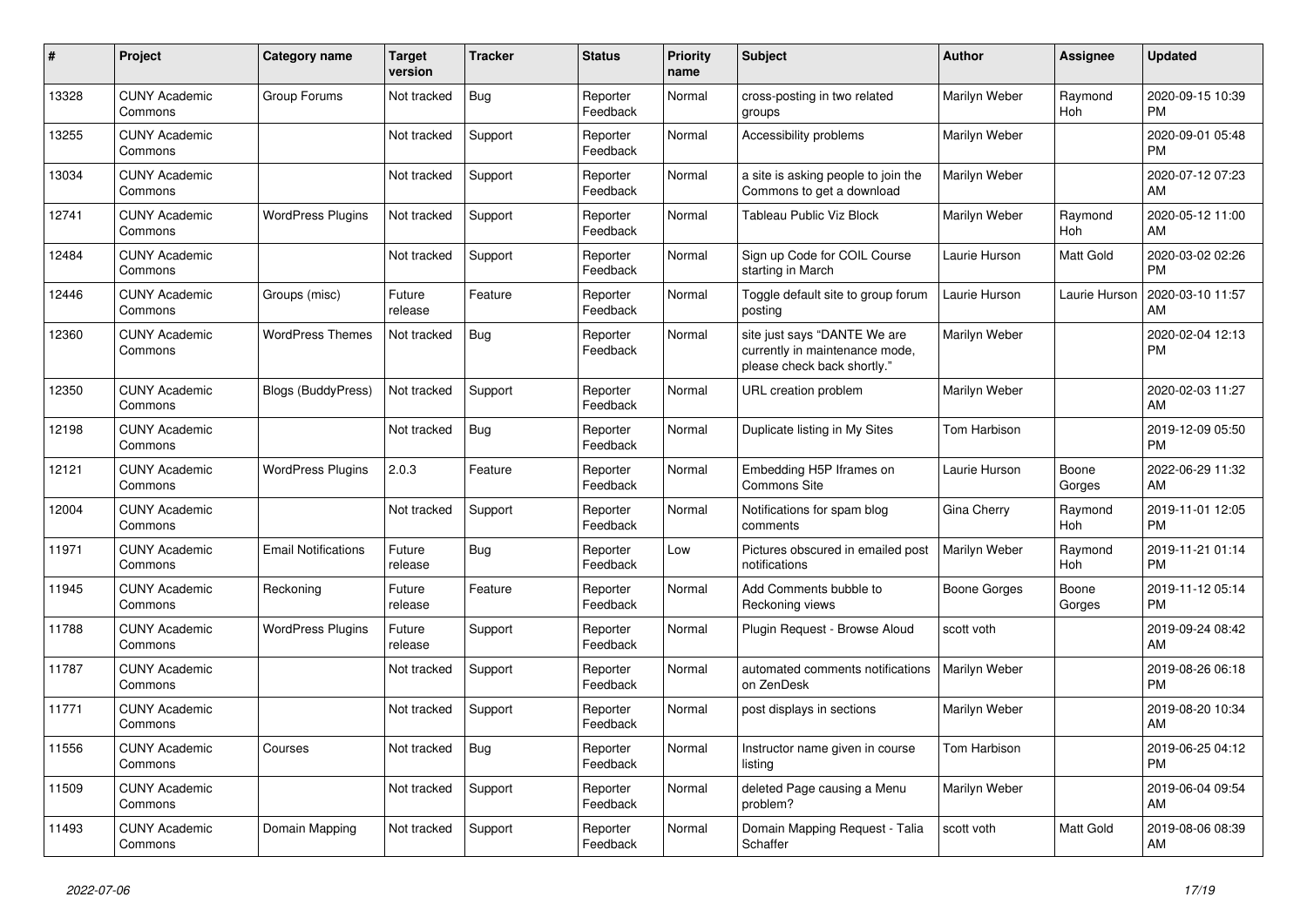| #     | Project                         | Category name              | <b>Target</b><br>version | <b>Tracker</b> | <b>Status</b>        | <b>Priority</b><br>name | <b>Subject</b>                                                      | <b>Author</b>           | <b>Assignee</b> | <b>Updated</b>                |
|-------|---------------------------------|----------------------------|--------------------------|----------------|----------------------|-------------------------|---------------------------------------------------------------------|-------------------------|-----------------|-------------------------------|
| 11449 | <b>CUNY Academic</b><br>Commons | WordPress - Media          | Not tracked              | Support        | Reporter<br>Feedback | Normal                  | Cloning Media Library for JITP<br>from Staging to Production Site   | <b>Patrick DeDauw</b>   | Boone<br>Gorges | 2019-05-13 12:00<br><b>PM</b> |
| 11415 | <b>CUNY Academic</b><br>Commons | <b>WordPress Plugins</b>   | Not tracked              | Bug            | Reporter<br>Feedback | Normal                  | <b>Blog Subscriptions in Jetpack</b>                                | Laurie Hurson           |                 | 2019-05-14 10:34<br>AM        |
| 11386 | <b>CUNY Academic</b><br>Commons | WordPress - Media          | Not tracked              | Support        | Reporter<br>Feedback | Normal                  | disappearing images                                                 | scott voth              | Boone<br>Gorges | 2019-05-14 10:32<br>AM        |
| 11149 | <b>CUNY Academic</b><br>Commons |                            | Not tracked              | Support        | Reporter<br>Feedback | Normal                  | comments getting blocked                                            | Marilyn Weber           | Raymond<br>Hoh  | 2019-03-26 11:40<br>AM        |
| 11131 | <b>CUNY Academic</b><br>Commons |                            | Future<br>release        | Feature        | Reporter<br>Feedback | Normal                  | Image Annotation Plugins                                            | Laurie Hurson           |                 | 2019-02-26 11:33<br>AM        |
| 11120 | <b>CUNY Academic</b><br>Commons | <b>WordPress Plugins</b>   | Not tracked              | <b>Bug</b>     | Reporter<br>Feedback | Normal                  | Events Manager Events Not<br>Showing Up                             | Mark Webb               |                 | 2019-02-27 04:10<br><b>PM</b> |
| 11077 | <b>CUNY Academic</b><br>Commons | Events                     | Not tracked              | Feature        | Reporter<br>Feedback | Normal                  | Show event category description<br>in event list view               | Raffi<br>Khatchadourian |                 | 2019-02-12 10:38<br><b>PM</b> |
| 10982 | <b>CUNY Academic</b><br>Commons | Domain Mapping             | Not tracked              | Support        | Reporter<br>Feedback | Normal                  | <b>CNAME</b> question                                               | scott voth              |                 | 2019-01-22 04:29<br><b>PM</b> |
| 10769 | <b>CUNY Academic</b><br>Commons | <b>WordPress Themes</b>    | Not tracked              | <b>Bug</b>     | Reporter<br>Feedback | Normal                  | 2011 Theme Sidebar                                                  | Mark Webb               |                 | 2018-12-04 04:09<br><b>PM</b> |
| 10678 | <b>CUNY Academic</b><br>Commons |                            | Not tracked              | <b>Bug</b>     | Reporter<br>Feedback | High                    | Newsletter Plugin Not Sending Out   Mark Webb<br><b>Newsletters</b> |                         | Boone<br>Gorges | 2019-09-16 09:38<br>PM        |
| 10657 | <b>CUNY Academic</b><br>Commons |                            | Not tracked              | Support        | Reporter<br>Feedback | Normal                  | child theme problems                                                | Marilyn Weber           |                 | 2018-11-08 01:19<br><b>PM</b> |
| 10273 | <b>CUNY Academic</b><br>Commons | Registration               | Not tracked              | Support        | Reporter<br>Feedback | Normal                  | users combining CF and campus<br>address                            | Marilyn Weber           |                 | 2019-09-18 10:58<br>AM        |
| 10262 | <b>CUNY Academic</b><br>Commons |                            | Not tracked              | <b>Bug</b>     | Reporter<br>Feedback | Normal                  | Newsletter Plugin: Broken Image<br>at Bottom of All Newsletters     | Mark Webb               | Raymond<br>Hoh  | 2018-08-30 05:17<br><b>PM</b> |
| 10040 | <b>CUNY Academic</b><br>Commons | WordPress (misc)           | Not tracked              | Bug            | Reporter<br>Feedback | Normal                  | User doesn't see full list of themes                                | <b>Matt Gold</b>        | Boone<br>Gorges | 2018-07-25 10:12<br>AM        |
| 9979  | <b>CUNY Academic</b><br>Commons | <b>Email Notifications</b> | Not tracked              | <b>Bug</b>     | Reporter<br>Feedback | Normal                  | Reports of slow email activation<br>emails                          | Matt Gold               | Boone<br>Gorges | 2018-08-29 09:40<br><b>PM</b> |
| 9947  | <b>CUNY Academic</b><br>Commons | <b>WordPress Plugins</b>   | Future<br>release        | Feature        | Reporter<br>Feedback | Normal                  | Install H5P quiz plugin                                             | Matt Gold               | Boone<br>Gorges | 2018-09-11 11:01<br>AM        |
| 9515  | <b>CUNY Academic</b><br>Commons | <b>WordPress Plugins</b>   | Not tracked              | Bug            | Reporter<br>Feedback | Normal                  | Text to Speech plugin - "More<br>Slowly" checkbox not working       | scott voth              | Boone<br>Gorges | 2018-06-13 02:26<br><b>PM</b> |
| 9289  | <b>CUNY Academic</b><br>Commons | <b>WordPress Plugins</b>   | Future<br>release        | <b>Bug</b>     | Reporter<br>Feedback | Normal                  | Email Users Plugin                                                  | Laurie Hurson           | Boone<br>Gorges | 2018-10-24 12:34<br><b>PM</b> |
| 9211  | <b>CUNY Academic</b><br>Commons | <b>WordPress Plugins</b>   | Future<br>release        | Support        | Reporter<br>Feedback | Normal                  | Auto-Role Setting in Forum Plugin<br><b>Causing Some Confusion</b>  | Luke Waltzer            | Boone<br>Gorges | 2018-03-13 11:44<br>AM        |